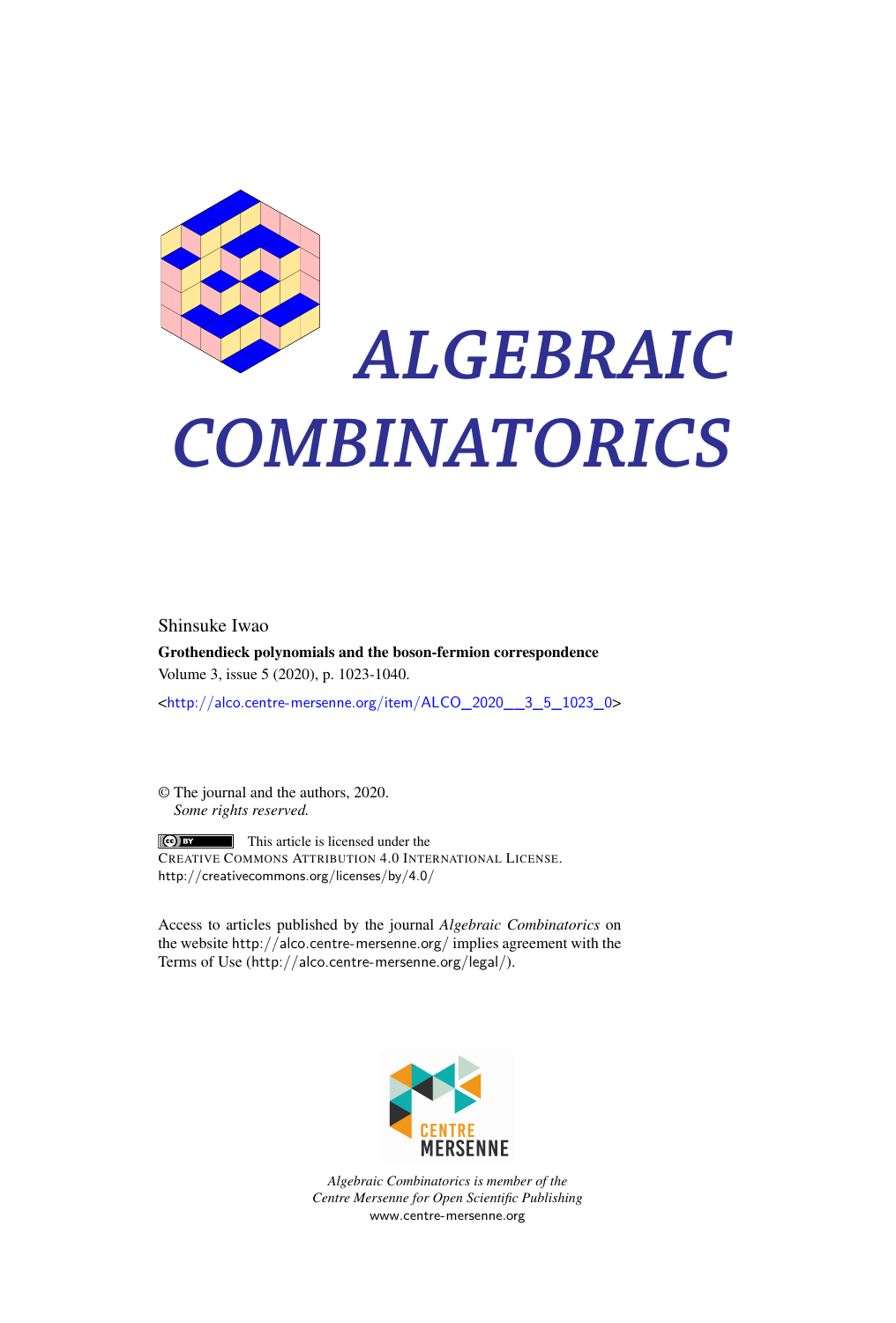

# Grothendieck polynomials and the boson-fermion correspondence

#### Shinsuke Iwao

Abstract In this paper we study algebraic and combinatorial properties of symmetric Grothendieck polynomials and their dual polynomials by means of the boson-fermion correspondence. We show that these symmetric functions can be expressed as a vacuum expectation value of some operator that is written in terms of free-fermions. By using the free-fermionic expressions, we obtain alternative proofs of determinantal formulas and Pieri type formulas.

# 1. INTRODUCTION

Grothendieck polynomials [\[13,](#page-18-0) [14\]](#page-18-1) are *K*-theoretic versions of Schubert polynomials that represent a Schubert variety in the *K*-theory of the flag variety. If it represents a Schubert class indexed by a Grassmannian permutation [\[2\]](#page-17-0) (see also [\[5,](#page-17-1) § 10.6]), a Grothendieck polynomial is a symmetric polynomial in finitely many variables. Such symmetric Grothendieck polynomials are seen as *K*-theoretic analogs of Schur polynomials [\[16\]](#page-18-2).

Let  $\lambda = (\lambda_1 \geqslant \cdots \geqslant \lambda_\ell > 0)$  be a partition of a natural number, and  $\beta$  be a parameter. A ( $\beta$ -) *Grothendieck polynomial*<sup>(1)</sup>  $G_{\lambda}(x_1, \ldots, x_n)$  ( $\ell \leq n$ ) is a symmetric polynomial in  $x_1, \ldots, x_n$  that is expressed as follows [\[7,](#page-17-2) [11,](#page-18-3) [22\]](#page-18-4):

(1) 
$$
G_{\lambda}(x_1,...,x_n) = \frac{\det \left(x_i^{\lambda_j+n-j} (1+\beta x_i)^{j-1}\right)_{1 \leq i,j \leq n}}{\prod_{1 \leq i < j \leq n} (x_i - x_j)}.
$$

There also exists the Jacobi–Trudi type identity [\[11,](#page-18-3) [15\]](#page-18-5):

<span id="page-1-0"></span>
$$
(2) \qquad G_{\lambda}(x_1,\ldots,x_n)=\det\left(\sum_{m=0}^{\infty}\binom{i-1}{m}\beta^m h_{\lambda_i-i+j+m}(x_1,\ldots,x_n)\right)_{1\leqslant i,j\leqslant n},
$$

where  $h_i(x_1, \ldots, x_n)$  is the *i*-th complete symmetric polynomial.

Recently, many authors have been studying connections between these "*K*theoretic polynomials" and the theory of classical/quantum integrable systems.

*Manuscript received 7th June 2019, revised 18th February 2020, accepted 25th February 2020.* Keywords. Symmetric Grothendieck polynomials, Boson-fermion correspondence.

Acknowledgements. This work is partially supported by JSPS Kakenhi Grant Number 19K03605.

<sup>&</sup>lt;sup>(1)</sup>The polynomial  $G_{\lambda}(x_1, \ldots, x_n)$  is usually called the *β-Grothendieck polynomial*, which is a deformation of the ordinary Grothendieck polynomial introduced by Fomin–Kirillov [\[4\]](#page-17-3). The *β*-Grothendieck polynomial reduces to the Schur polynomial  $s_{\lambda}(x_1, \ldots, x_n)$  when  $\beta = 0$ , and to the ordinary Grothendieck polynomial when  $\beta = -1$ . We will drop the term " $\beta$ -" throughout the paper to simplify the notation.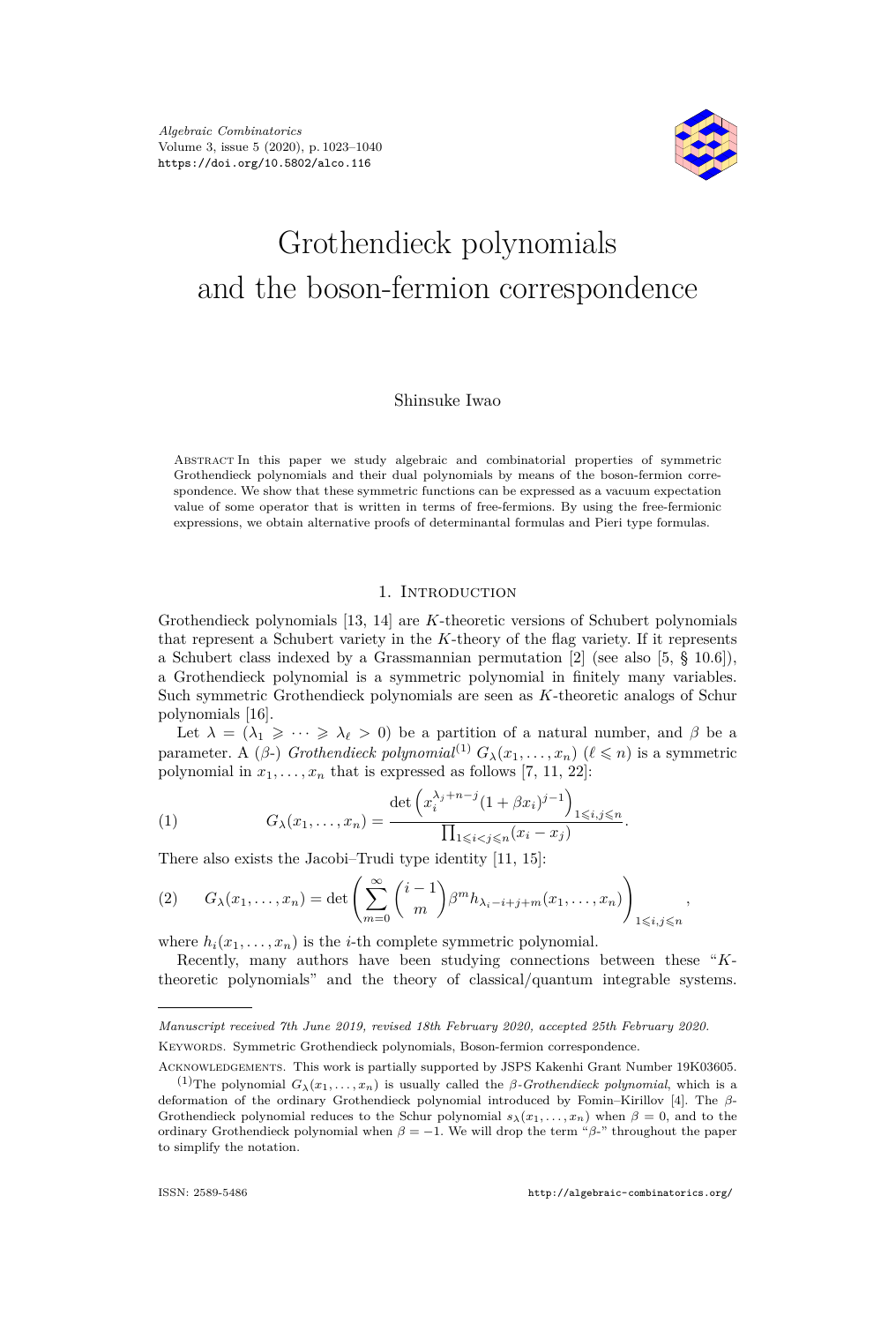In [\[18,](#page-18-6) [19\]](#page-18-7), Motegi–Sakai showed that Grothendieck polynomials (and their generalizations) are derived from calculations of a wave function of quantum integrable systems such as TASEP and melting crystals. Nagai and the author of this paper [\[8\]](#page-17-4) have reported that some class of dual stable Grothendieck polynomials are naturally obtained from tau functions of the relativistic Toda equation with unipotent eigenvalues.

The purpose of this paper is to present a new characterization of  $G_{\lambda}(x_1, \ldots, x_n)$  by means of the boson-fermion correspondence (see, for example, [\[9,](#page-18-8) [10\]](#page-18-9)), which is a powerful algebraic tool in various fields such as symmetric polynomial theory, mathematical physics, integrable systems, *etc.* We show that the stable symmetric Grothendieck polynomial  $G_{\lambda}(x_1, x_2, \ldots)$ , that is, an infinite series of symmetric functions with  $G_{\lambda}(x_1,\ldots,x_n,0,0,\ldots) = G_{\lambda}(x_1,\ldots,x_n)$ , can be expressed as a vacuum expectation value of some operator given in terms of free-fermions (Theorem [3.7\)](#page-9-0). By using this expression, we derive a similar characterization of the dual stable Grothendieck polynomial (Section [4\)](#page-10-0).

As an application of our presentation, we give new proofs of the following results, which have been given by previous researches:

- (1) "Another" determinantal formula for Grothendieck polynomials (Proposition [3.9\)](#page-9-1). This is a special case of the results by Hudson–Ikeda–Matsumura– Naruse [\[6\]](#page-17-5).
- (2) A determinantal formula for dual stable Grothendieck polynomials (Proposition [4.4\)](#page-11-0), which was originally given by [\[12,](#page-18-10) [21\]](#page-18-11).
- (3)  $G_{\lambda}(x)$  expansion of symmetric polynomials of the form  $s_{\lambda}(x)G_{\mu}(x)$  (Proposition [5.7\)](#page-13-0).
- (4) Pieri type formulas for dual stable Grothendieck polynomials (Section [6\)](#page-15-0). Items (3–4) are special cases of the results given by Yeliussizov [\[22\]](#page-18-4).

1.1. Organization of the paper. In Section [2,](#page-3-0) we first give a brief review of the theory of free fermions (§ [2.1–](#page-3-1)§ [2.3\)](#page-4-0). Then we introduce two new operators  $e^{\Theta}$  and  $e^{\theta}$ and some simple lemmas in § [2.4.](#page-5-0) In Section [3,](#page-6-0) we present a free-fermionic presentation of stable Grothendieck polynomials. For this, it is useful to consider a symmetric function  $G_{\lambda}^{r}(x)$  (§ [3.1\)](#page-6-1), which is "sufficiently near" to the Grothendieck polynomial  $G_{\lambda}(x_1,\ldots,x_r)$  (see Proposition [3.1\)](#page-6-2). We discuss the "stable limit" of the sequence  $G^1_\lambda(x)$ ,  $G^2_\lambda(x)$ , .... Since the sequence itself is not stable, the limit " $\lim_{r\to\infty} G^r_\lambda(x)$ " fails to be contained in  $\Lambda$ , the ring of symmetric functions. However, the limit will be defined properly in some completed space  $\Lambda \supset \Lambda$  (see § [3.2\)](#page-7-0). We show that the limit  $\lim_{r\to\infty} G_{\lambda}^r(x)$  is expressed as a vacuum expectation value of a certain operator written in free-fermions, and is equal to the stable Grothendieck polynomial. "Another" determinantal formula for the stable Grothendieck polynomials is shown in § [3.5.](#page-9-2) In Section [4,](#page-10-0) we obtain a similar free-fermionic presentation of dual stable Grothendieck polynomials. Their determinantal formula is also given (§ [4.3\)](#page-11-1).

In Sections [5](#page-11-2) and [6,](#page-15-0) we discuss Pieri type formulas for *K*-theoretic polynomials. By using our free-fermionic presentations, we define an action of non-commutative Schur polynomials [\[3\]](#page-17-6) on the dense linear subspace of  $\Lambda$  spanned by  ${G_{\lambda}(x) | \lambda :}$  partition. We also define their action on the subspace spanned by the family  ${g_{\lambda}(x) | \lambda :}$  partition, where  $g_{\lambda}(x)$  is the dual stable Grothendieck polynomial. As a result, we derive the  $G_{\lambda}(x)$  expansion of symmetric polynomials of the form  $s_{\lambda}(x)G_{\mu}(x)$  (Proposition [5.7\)](#page-13-0) and Pieri type formulas for dual stable Grothendieck polynomials (Section [6\)](#page-15-0).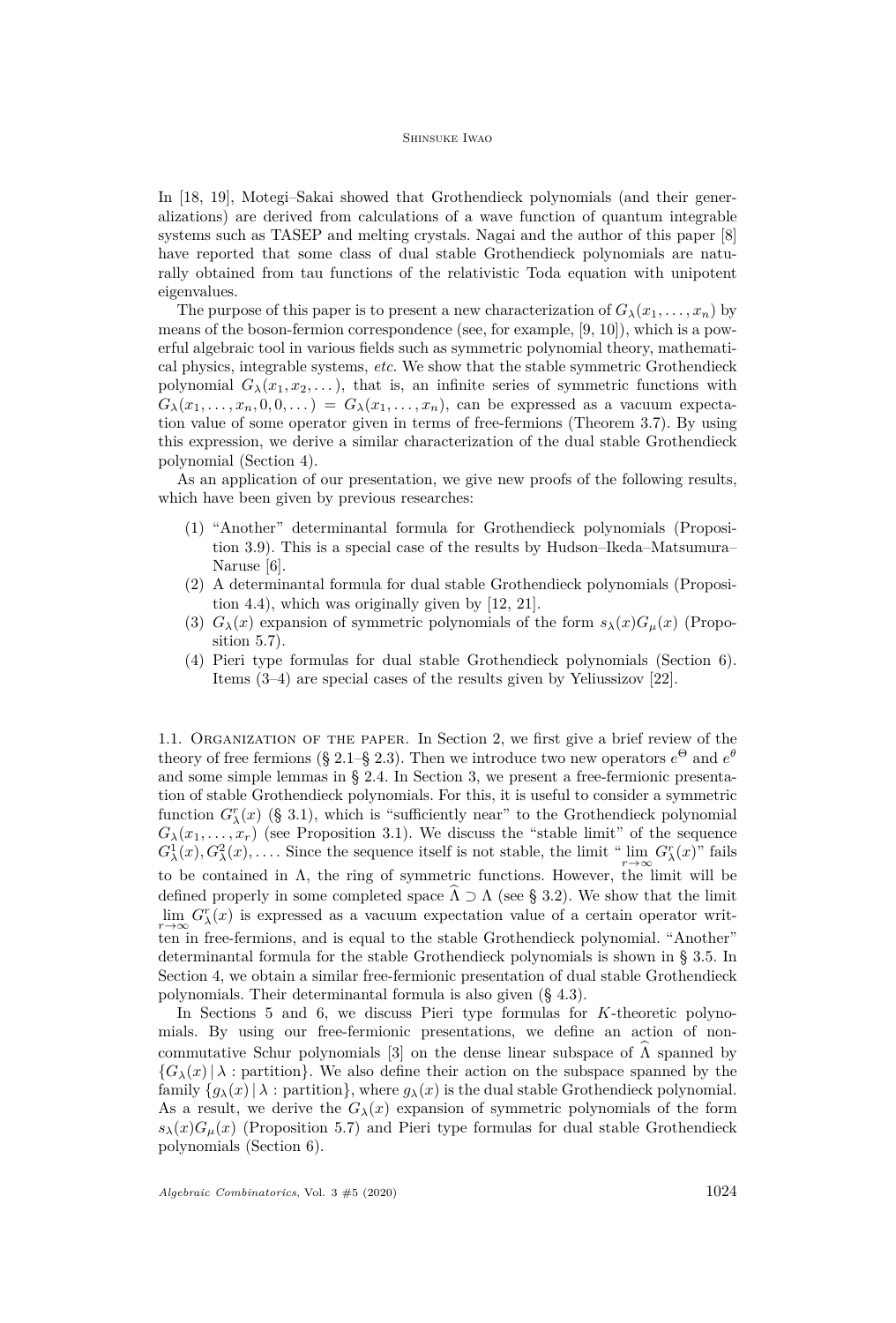## 2. Free fermions

<span id="page-3-1"></span><span id="page-3-0"></span>2.1. PRELIMINARIES. Let *k* be a field of characteristic 0. (We will put  $k = \mathbb{C}(\beta)$  in the sequel.) We consider a *k*-algebra A generated by *free fermions*  $\psi_n$ ,  $\psi_n^*$  ( $n \in \mathbb{Z}$ ) with the following anti-commutative relations:

(3) 
$$
[\psi_m, \psi_n]_+ = [\psi_m^*, \psi_n^*]_+ = 0, \qquad [\psi_m, \psi_n^*]_+ = \delta_{m,n},
$$

where  $[A, B]_{+} = AB + BA$ .

Let  $|0\rangle$ ,  $\langle 0|$  be *vacuum vectors* that satisfy

<span id="page-3-5"></span>
$$
\psi_m|0\rangle = \psi_n^*|0\rangle = 0, \quad \langle 0|\psi_n = \langle 0|\psi_m^* = 0, \quad m < 0, \ n \geq 0.
$$

The *Fock space* (over  $k$ ) is the  $k$ -space  $\mathcal F$  that is generated by vectors of the form (4)

<span id="page-3-2"></span>
$$
\psi_{n_1}\psi_{n_2}\cdots\psi_{n_r}\psi_{m_1}^*\psi_{m_2}^*\cdots\psi_{m_s}^*[0], (r,s\geq 0, n_1 > \cdots > n_r \geq 0 > m_s > \cdots > m_1).
$$

We also consider the  $k$ -space  $\mathcal{F}^*$  that is generated by vectors (5)

<span id="page-3-4"></span>
$$
\langle 0 | \psi_{m_s} \cdots \psi_{m_2} \psi_{m_1} \psi_{n_r}^* \cdots \psi_{n_2}^* \psi_{n_1}^*, \ (r, s \geq 0, \ n_1 > \cdots > n_r \geq 0 > m_s > \cdots > m_1).
$$

The vectors of the form [\(4\)](#page-3-2) are linearly independent over *k*. This fact can be checked by identifying F with an *infinite wedge presentation of a Clifford algebra* [\[10,](#page-18-9) § 4 and § 5.2]. See Remark [2.1](#page-3-3) below. Similarly, the vectors of the form [\(5\)](#page-3-4) are proved to be linearly independent.

Using the anti-commutative relations [\(3\)](#page-3-5) repeatedly, we find  $|v\rangle \in \mathcal{F} \Rightarrow \psi_n |v\rangle \in \mathcal{F}$ and  $\psi_n^*|v\rangle \in \mathcal{F}$ . Hence  $\mathcal F$  is a left A-module. We can also check that  $\mathcal F^*$  is a right A-module.

<span id="page-3-3"></span>REMARK 2.1. Let  $V = \bigoplus_{i \in \mathbb{Z}} k \cdot v_i$  be a *k*-space with a fixed basis  $\{v_i \mid i \in \mathbb{Z}\}\$ and  $\bigwedge^{\infty} V$  be the infinite wedge space. For  $m \in \mathbb{Z}$ , consider the subspace  $F^{(m)} \subset \bigwedge^{\infty} V$ generated by all vectors of the form

<span id="page-3-6"></span>(6) 
$$
v_{i_1} \wedge v_{i_2} \wedge \cdots \quad (i_1 > i_2 > \cdots, i_k = -k + m \text{ for } k \gg 1).
$$

Set  $F := \bigoplus_{m \in \mathbb{Z}} F^{(m)}$ . We can define the actions of  $\psi_j, \psi_j^*$  on  $F$  [\[10,](#page-18-9) § 5.2] by

<span id="page-3-7"></span>(7) 
$$
\begin{aligned}\n\psi_j(v_{i_1} \wedge v_{i_2} \wedge \cdots) &= v_j \wedge v_{i_1} \wedge v_{i_2} \wedge \cdots, \\
\psi_j^*(v_{i_1} \wedge v_{i_2} \wedge \cdots) &= f(v_{i_1})v_{i_2} \wedge v_{i_3} \wedge v_{i_4} \wedge \cdots - f(v_{i_2})v_{i_1} \wedge v_{i_3} \wedge v_{i_4} \wedge \cdots \\
&+ f(v_{i_3})v_{i_1} \wedge v_{i_2} \wedge v_{i_4} \wedge \cdots - \cdots,\n\end{aligned}
$$

where  $f: V \to k$  is the *k*-linear map that sends  $v_i \mapsto 1$  and  $v_t \mapsto 0$  ( $t \neq j$ ). We can check that they satisfy the relation  $(3)$ . By sending the vacuum vector  $|0\rangle$  to the element  $v_{-1} \wedge v_{-2} \wedge v_{-3} \wedge \cdots \in F$ , we obtain a left A-module homomorphism  $\mathcal{F} \to F$ , which is in fact an isomorphism. Rigorous statements and proofs of these facts can be found in the textbooks [\[10,](#page-18-9)  $\S 5$ ] and [\[17,](#page-18-12)  $\S 4$ ]. The review article [\[1,](#page-17-7)  $\S 2$ ] by Alexandrov and Zabrobin is helpful to understand the free-fermion formalism.

For an integer *m*, we define the *shifted vacuum vectors*  $|m\rangle \in \mathcal{F}$  and  $\langle m | \in \mathcal{F}^*$  by

$$
|m\rangle = \begin{cases} \psi_{m-1}\psi_{m-2}\cdots\psi_0|0\rangle, & m\geqslant 0,\\ \psi_m^*\cdots\psi_{-2}^*\psi_{-1}^*|0\rangle, & m<0, \end{cases}
$$

and

$$
\langle m| = \begin{cases} \langle 0|\psi_0^*\psi_1^*\dots\psi_{m-1}^*, & m\geqslant 0,\\ \langle 0|\psi_{-1}\psi_{-2}\dots\psi_m, & m<0. \end{cases}
$$

We define an anti-algebra involution on A by

$$
^*:\mathcal{A}\to\mathcal{A};\quad \psi_n\leftrightarrow\psi_n^*,
$$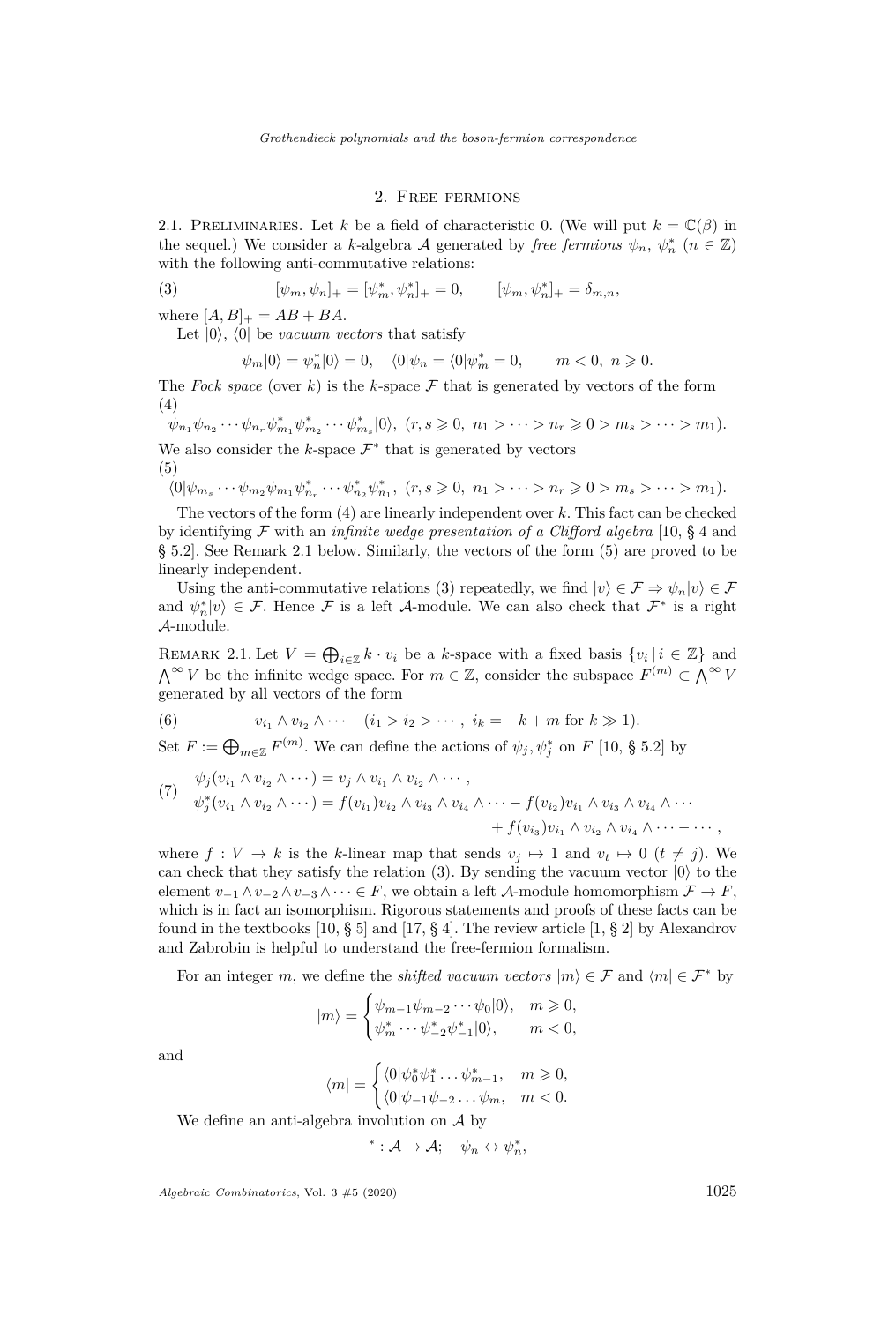that is, a *k*-linear isomorphism with  $(ab)^* = b^*a^*$  and  $(a^*)^* = a$ . Further, we have an isomorphism of *k*-spaces

$$
\omega : \mathcal{F} \to \mathcal{F}^*, \quad X|0\rangle \mapsto \langle 0|X^*.
$$

The *vacuum expectation value* is the unique *k*-bilinear map

 $\mathcal{F}^* \otimes_k \mathcal{F} \to k$ ,  $\langle w | \otimes | v \rangle \mapsto \langle w | v \rangle$ 

that is determined by  $\langle 0|0 \rangle = 1$ ,  $(\langle w|\psi_n)|v \rangle = \langle w|(\psi_n|v \rangle)$ , and  $(\langle w|\psi_n^* | v \rangle) =$  $\langle w | (\psi_n^* | v \rangle)$ . For any expression *X*, we write  $\langle w | X | v \rangle := (\langle w | X | v \rangle) = \langle w | (X | v \rangle)$ . The expectation value  $\langle 0|X|0\rangle$  is often abbreviated as  $\langle X\rangle$ .

REMARK 2.2. The existence of the vacuum expectation value can be checked by using the infinite wedge presentation as follows. Let  $(\cdot, \cdot)$  be the non-degenerate symmetric  $k$ -bilinear form on  $F$  where the set of vectors  $(6)$  are orthonormal. From  $(7)$ , we have  $(\psi_i|v\rangle, |w\rangle) = (|v\rangle, \psi_i^*|w\rangle)$ , which means  $\psi_i$  and  $\psi_i^*$  are adjoint to each other. The vacuum expectation value is defined by  $\langle w|v \rangle := (\omega(|w\rangle), |v\rangle).$ 

2.2. Wick's theorem. In many cases, vacuum expectation values can be calculated by using the following *Wick's theorem*.

<span id="page-4-2"></span>THEOREM 2.3 (Wick's theorem (see [\[1,](#page-17-7) § 2], [\[17,](#page-18-12) Exercise 4.2])). Let  $\{m_1, \ldots, m_r\}$ and  $\{n_1, \ldots, n_r\}$  be sets of integers. Then we have

$$
\langle \psi_{m_1}\cdots \psi_{m_r}\psi^*_{n_r}\cdots \psi^*_{n_1}\rangle=\det(\langle \psi_{m_i}\psi^*_{n_j}\rangle)_{1\leqslant i,j\leqslant r}.
$$

For sets of integers  $m = \{m_1, \ldots, m_r\}$ ,  $n = \{n_1, \ldots, n_s\}$  with  $m_1 > \cdots > m_r$ ,  $n_1 > \cdots > n_s$ , we write

$$
\delta_{m,n} = \begin{cases} 1, & r = s \text{ and } m_i = n_i \text{ for all } i, \\ 0, & \text{otherwise.} \end{cases}
$$

<span id="page-4-3"></span>COROLLARY 2.4. Let  $m = \{m_1, \ldots, m_r\}, n = \{n_1, \ldots, n_s\}$  be sets of integers with  $m_1 > \cdots > m_r > -r$  and  $n_1 > \cdots > n_s > -s$ . Then,

$$
\langle -r | \psi^*_{m_r} \cdots \psi^*_{m_1} \psi_{n_1} \cdots \psi_{n_s} | -s \rangle = \delta_{m,n}.
$$

<span id="page-4-0"></span>2.3. The boson-fermion correspondence. Let : • : be the *normal ordering* (see [\[1,](#page-17-7) § 2], [\[17,](#page-18-12) § 5.2]) of free-fermions defined as follows: all annihilation operators  $(\psi_m \ (m \leq 0)$  and  $\psi_n^* \ (n \geq 0))$  are moved to the right, and an appropriate sign factor ( $\pm 1$ ) is multiplied. For example, we have :  $\psi_1 \psi_1^* := \psi_1 \psi_1^*$  and :  $\psi_1^* \psi_1 := -\psi_1 \psi_1^*$ .

For  $m \in \mathbb{Z}$ , we define an operator  $a_m$  as  $a_m = \sum_{k \in \mathbb{Z}} : \psi_k \psi_{k+m}^* :$  on F. The operator  $a_m$  satisfies the following commutative relations

(8) 
$$
[a_m, a_n] = m\delta_{m+n,0}, \qquad [a_m, \psi_n] = \psi_{n-m}, \qquad [a_m, \psi_n^*] = -\psi_{n+m}^*,
$$

where  $[A, B] = AB - BA$ . For proofs of these facts, see [\[17,](#page-18-12) § 5.3]. We also note that, if  $|v\rangle \leftrightarrow \langle w|$  under the involution  $\omega$ , we have  $a_n|v\rangle \leftrightarrow \langle w|a_{-n}$ .

Let  $x_1, x_2, \ldots$  be formal independent variables. We set

<span id="page-4-1"></span>
$$
H(x) = \sum_{n>0} \frac{p_n(x)}{n} a_n, \qquad p_n(x) = x_1^n + x_2^n + \cdots, \text{ (the } n\text{-th power sum)},
$$

which satisfies the commutative relation

(9) 
$$
e^{H(x)}\psi_n = \left(\sum_{i=0}^{\infty} h_i(x)\psi_{n-i}\right) e^{H(x)},
$$

where  $h_i(x)$  ( $i \in \mathbb{Z}_{\geq 0}$ ) is the *i*-th complete symmetric function.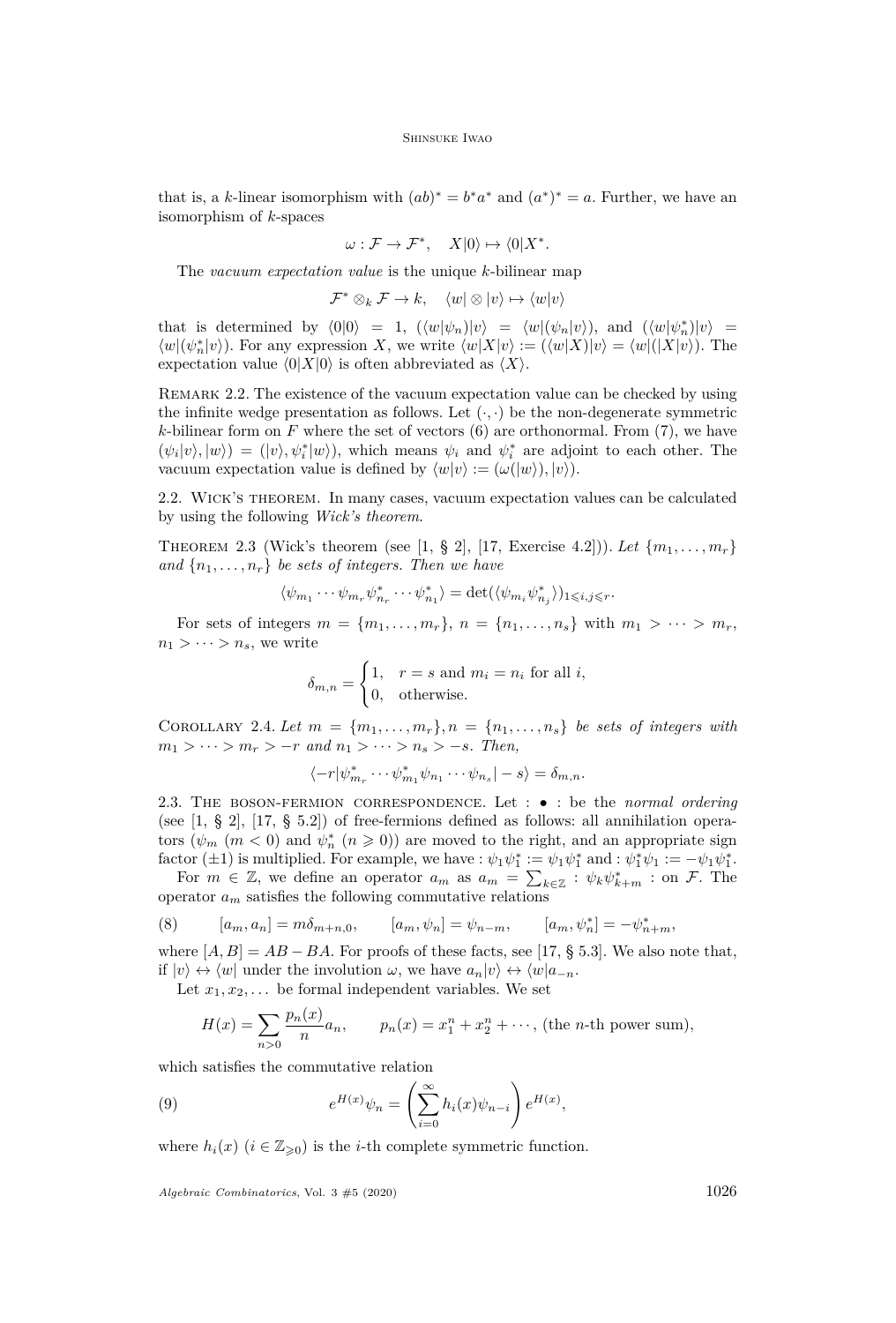<span id="page-5-5"></span>THEOREM 2.5 ([\[17,](#page-18-12) Lemma 9.5] (also see [\[10,](#page-18-9) Theorem 6.1])). Let  $\lambda = (\lambda_1 \geq \cdots \geq \lambda_n)$  $\lambda_{\ell} > 0$ ) *be a partition of length*  $\ell$ *. We set*  $\lambda_{\ell+1} = \lambda_{\ell+2} = \cdots = \lambda_r = 0$  *for*  $r \geq \ell$ *. Then we have*

$$
s_{\lambda}(x) = \langle 0 | e^{H(x)} \psi_{\lambda_1 - 1} \psi_{\lambda_2 - 2} \cdots \psi_{\lambda_r - r} | - r \rangle = \det(h_{\lambda_i - i + j}(x))_{1 \leq i, j \leq r},
$$

*where*  $s_{\lambda}(x)$  *is the Schur function.* 

<span id="page-5-0"></span>2.4. OPERATORS  $e^{\Theta}$  AND  $e^{\theta}$ . Let  $\psi(z)$  and  $\psi^*(z)$  be the generating functions of  $\psi_n$ and  $\psi_n^*$  with a formal variable *z*:

$$
\psi(z)=\sum_{n\in\mathbb{Z}}\psi_nz^n,\qquad \psi^*(z)=\sum_{n\in\mathbb{Z}}\psi_n^*z^n.
$$

Note that  $[a_n, \psi(z)] = z^n \psi(z)$  and  $[a_n, \psi^*(z)] = -z^{-n} \psi^*(z)$ . We now introduce two important operators

$$
\Theta = \beta a_{-1} - \frac{\beta^2}{2} a_{-2} + \frac{\beta^3}{3} a_{-3} - \cdots
$$
 and  $\theta = \beta a_1 - \frac{\beta^2}{2} a_2 + \frac{\beta^3}{3} a_3 - \cdots$ .

Since

$$
e^{X}Ye^{-X} = Y + ad_X \cdot Y + \frac{(ad_X)^2}{2} \cdot Y + \cdots,
$$

 $(\text{ad}_X \cdot Y = [X, Y])$ , we have the following equations

(10) 
$$
e^{\Theta} \psi(z) e^{-\Theta} = (1 + \beta z^{-1}) \psi(z), \qquad e^{\theta} \psi(z) e^{-\theta} = (1 + \beta z) \psi(z).
$$

<span id="page-5-3"></span>We give a list of lemmas that are useful in the following sections.

<span id="page-5-1"></span>LEMMA 2.6. 
$$
e^{\Theta} \psi_n e^{-\Theta} = \psi_n + \beta \psi_{n+1}
$$
,  $e^{\theta} \psi_n e^{-\theta} = \psi_n + \beta \psi_{n-1}$ .  
LEMMA 2.7.  $e^{H(x)} e^{\Theta} = \prod_{i=1}^{\infty} (1 + \beta x_i)^{-1} \cdot e^{\Theta} e^{H(x)}$ .  
LEMMA 2.8.  $e^{H(x)} \psi(z) = (\sum_{i=0}^{\infty} h_i(x) z^i) \psi(z) e^{H(x)}$ .

<span id="page-5-2"></span>Lemmas [2.6–](#page-5-1)[2.8](#page-5-2) can be shown from [\(9](#page-4-1)[–10\)](#page-5-3) by straightforward calculations.

<span id="page-5-4"></span>LEMMA 2.9. For  $m \in \mathbb{Z}$  and  $s \geq 1$ , we have

$$
\psi_{m-1}e^{\Theta}\psi_{m-2}e^{\Theta}\cdots\psi_{m-s}e^{\Theta}=\psi_{m-1}\psi_{m-2}\cdots\psi_{m-s}e^{s\Theta}.
$$

*Proof.* We prove the lemma by induction on  $s \geqslant 1$ . If  $s = 1$ , the equation is trivial. For  $s \geq 1$ , we have by induction hypothesis

$$
\psi_{m-1}e^{\Theta}\psi_{m-2}e^{\Theta}\cdots\psi_{m-s}e^{\Theta}\psi_{m-s-1}e^{\Theta}
$$
\n
$$
= \psi_{m-1}e^{\Theta}(\psi_{m-2}\psi_{m-3}\cdots\psi_{m-s-1}e^{s\Theta})
$$
\n
$$
= \psi_{m-1}(\psi_{m-2} + \beta\psi_{m-1})(\psi_{m-3} + \beta\psi_{m-2})\cdots(\psi_{m-s-1} + \beta\psi_{m-s})e^{(s+1)\Theta}.
$$

Since  $\psi_{m-1}^2 = \psi_{m-2}^2 = \cdots = \psi_{m-s}^2 = 0$ , the last expression can be rewritten as

$$
\psi_{m-1}\psi_{m-2}\psi_{m-3}\dots\psi_{m-s-1}e^{(s+1)\Theta}.
$$

LEMMA 2.10. For  $m \in \mathbb{Z}$  and  $s \geq 1$ , we have

$$
\psi_{m-1}e^{\Theta}\psi_{m-2}e^{\Theta}\cdots\psi_{m-s}e^{\Theta}\psi_{m-s}e^{\Theta}=(-\beta)^s\psi_{m}e^{\Theta}\psi_{m-1}e^{\Theta}\cdots\psi_{m-s+1}e^{\Theta}\psi_{m-s}e^{\Theta}.
$$

*Proof.* We prove the lemma by induction on *s*. When  $s = 1$ , it follows that

$$
\psi_{m-1}e^{\Theta}\psi_{m-1}e^{\Theta} = e^{\Theta}(\psi_{m-1} - \beta\psi_m + \beta^2\psi_{m+1} - \cdots)\psi_{m-1}e^{\Theta}
$$

$$
= e^{\Theta}(-\beta\psi_m + \beta^2\psi_{m+1} - \cdots)\psi_{m-1}e^{\Theta}
$$

$$
= (-\beta)\psi_m e^{\Theta}\psi_{m-1}e^{\Theta}
$$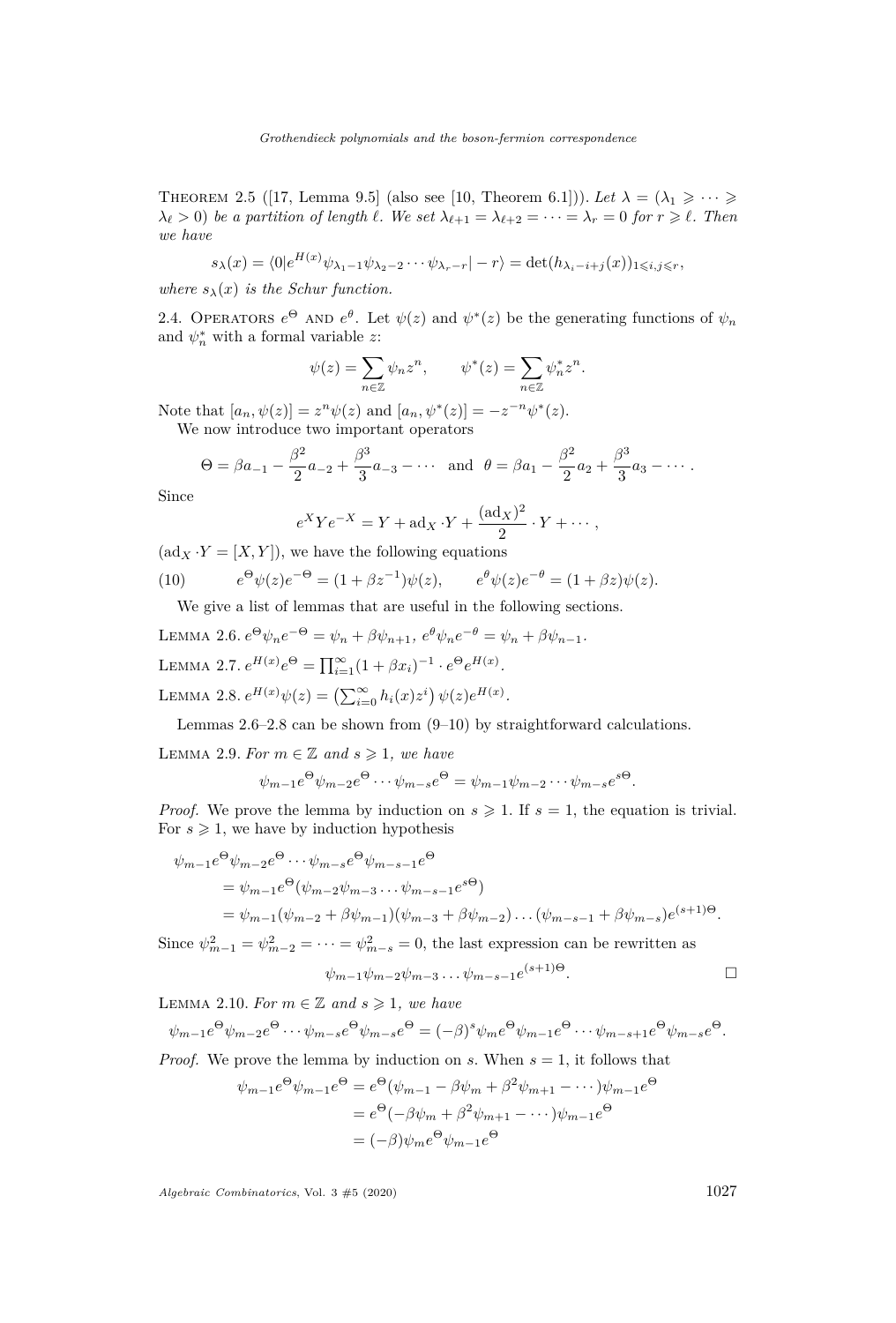from  $\psi_{m-1}^2 = 0$ . For general *s*, we have

$$
\psi_{m-1}e^{\Theta} \cdots \psi_{m-s-1}e^{\Theta}\psi_{m-s}e^{\Theta}\psi_{m-s}e^{\Theta}
$$
\n
$$
= (-\beta)\psi_{m-1}e^{\Theta} \cdots \psi_{m-s-1}e^{\Theta}\psi_{m-s-1}e^{\Theta}\psi_{m-s}e^{\Theta}
$$
\n
$$
= (-\beta)^{s}\psi_{m}e^{\Theta} \cdots \psi_{m-s-2}e^{\Theta}\psi_{m-s-1}e^{\Theta}\psi_{m-s}e^{\Theta}
$$

by induction hypothesis.  $\Box$ 

<span id="page-6-3"></span>COROLLARY 2.11. Set  $X(n) := \psi_{n_1-1}e^{\Theta}\psi_{n_2-2}e^{\Theta}\cdots\psi_{n_r-r}e^{\Theta}$  for  $n = (n_1,\ldots,n_r)$ . *Assume*  $n_1 - 1 \geq n_2 - 2 \geq \cdots \geq n_r - r$ . Then the following equation holds:

$$
X(n) = (-\beta)^{|\overline{n}| - |n|} \cdot X(\overline{n}),
$$

where  $\overline{n}_j = \max[n_j, n_{j+1}, \ldots, n_r]$ ,  $|n| = \sum_{j=1}^r n_j$ , and  $|\overline{n}| = \sum_{j=1}^r \overline{n}_j$ .

Similarly, we have:

LEMMA 2.12. For  $m \in \mathbb{Z}$ , it follows that

$$
\psi_m e^{-\theta} \psi_m = (-\beta) \psi_m e^{-\theta} \psi_{m-1}.
$$

*Proof.* Since  $\psi_m^2 = 0$ , we have  $\psi_m e^{-\theta} \psi_m = \psi_m (\psi_m - \beta \psi_{m-1} + \beta^2 \psi_{m+2} - \cdots) e^{-\theta} =$  $\psi_m(-\beta \psi_{m-1} + \beta^2 \psi_{m+2} - \cdots) e^{-\theta} = (-\beta) \psi_m e^{-\theta} \psi_{m-1}.$ 

COROLLARY 2.13. Set  $x(n) := \psi_{n_1-1}e^{-\theta}\psi_{n_2-2}e^{-\theta}\cdots\psi_{n_r-r}e^{-\theta}$  for  $n = (n_1,\ldots,n_r)$ . *Assume*  $n_1 - 1 \geq n_2 - 2 \geq \cdots \geq n_r - r$ . Then the following equation holds:

$$
x(n) = (-\beta)^{|n| - |n|} \cdot x(\underline{n}),
$$

*where*  $\underline{n}_j = \min[n_1, \ldots, n_j].$ 

# 3. STABLE GROTHENDIECK POLYNOMIAL  $G_{\lambda}(x)$

<span id="page-6-1"></span><span id="page-6-0"></span>3.1. DEFINITION OF  $G^r_\lambda(x)$ . Let  $\lambda = (\lambda_1 \geqslant \cdots \geqslant \lambda_\ell > 0)$  be a partition. For  $r \geqslant \ell$ , we put  $\lambda_{\ell+1} = \lambda_{\ell+2} = \cdots = \lambda_r = 0$ . Let  $G^r_\lambda(x)$  denote the symmetric function that is defined by

$$
G_{\lambda}^{r}(x) := \langle 0 | e^{H(x)} \psi_{\lambda_1 - 1} e^{\Theta} \psi_{\lambda_2 - 2} e^{\Theta} \cdots \psi_{\lambda_r - r} e^{\Theta} \cdot e^{-r\Theta} | - r \rangle.
$$

This expression is rewritten as

$$
G_{\lambda}^{r}(x) = \langle 0|e^{H(x)}\psi_{\lambda_{1}-1}e^{\Theta}\psi_{\lambda_{2}-2}e^{\Theta}\cdots\psi_{\lambda_{\ell}-\ell}e^{\Theta}\cdot\psi_{-\ell-1}\cdots\psi_{-r}\cdot e^{-\ell\Theta}|-r\rangle
$$

by using Lemma [2.9.](#page-5-4)

<span id="page-6-2"></span>PROPOSITION 3.1. *If*  $\ell(\lambda) \leq n \leq r$ *, we have* 

$$
G_{\lambda}(x_1,\ldots,x_n)=G_{\lambda}^r(x_1,\ldots,x_n,0,0,\ldots).
$$

*Proof.* Let us consider the generating function

(11)  $\Psi(z_1, \ldots, z_r) := \langle 0 | e^{H(x)} \psi(z_1) e^{\Theta} \psi(z_2) e^{\Theta} \cdots \psi(z_r) e^{\Theta} \cdot e^{-r\Theta} | -r \rangle$ 

of  $G_{\lambda}^{r}(x)$ . Set  $A_{i} = e^{(i-1)\Theta} \psi(z_{i})e^{-(i-1)\Theta} = (1 + \beta z_{i}^{-1})^{i-1}\psi(z_{i})$ . From Wick's theorem (Theorem [2.3\)](#page-4-2), it follows that

$$
\Psi(z_1, ..., z_r) = \langle 0 | e^{H(x)} A_1 A_2 ... A_r | -r \rangle = \det(\langle 0 | e^{H(x)} A_i e^{-H(x)} \psi^*_{-j} | 0 \rangle)_{1 \leq i, j \leq r}.
$$

By substituting  $e^{H(x)} A_i e^{-H(x)} = (1 + \beta z_i^{-1})^{i-1} (\sum_{m=0}^{\infty} h_m(x) z_i^m) \psi(z_i)$ , which follows from Lemma [2.8,](#page-5-2) we have

$$
\Psi(z_1, \dots, z_r) = \det \left( (1 + \beta z_i^{-1})^{i-1} \left( \sum_{m=0}^{\infty} h_m(x) z_i^m \right) \langle 0 | \psi(z_i) \psi^*_{-j} | 0 \rangle \right)_{1 \le i, j \le r}
$$

$$
= \det \left( (1 + \beta z_i^{-1})^{i-1} \left( \sum_{m=0}^{\infty} h_m(x) z_i^m \right) z_i^{-j} \right)_{1 \le i, j \le r}.
$$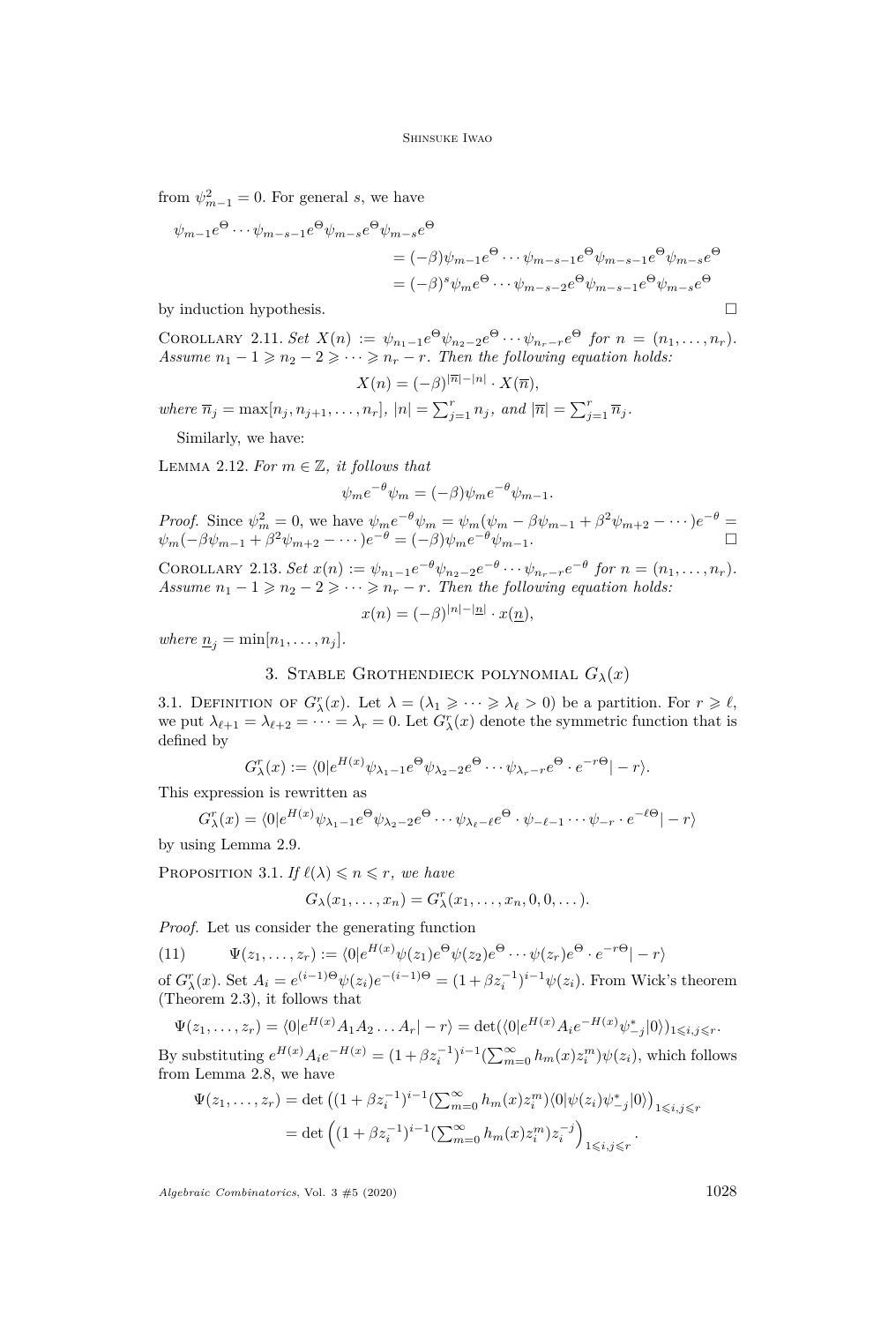Comparing the coefficients of  $z_1^{\lambda_1-1} z_2^{\lambda_2-2} \cdots z_r^{\lambda_r-r}$  on the both sides, we obtain

$$
G_{\lambda}^{r}(x) = \det \left( \sum_{m=0}^{\infty} {i-1 \choose m} \beta^{m} h_{\lambda_{i}-i+j+m}(x) \right)_{1 \leq i,j \leq r}
$$

*.*

From  $(2)$ , we have the desired result.

<span id="page-7-0"></span>3.2. THE COMPLETED RING  $\hat{\Lambda}$ . Put  $k = \mathbb{C}(\beta)$ . Let  $\Lambda$  be the *k*-algebra of symmetric functions [\[16,](#page-18-2) § I.2] in  $x_1, x_2, \ldots$  In this section we give a brief review on the completed ring  $\widehat{\Lambda} \supset \Lambda$ .

Let  $M_n$   $(n \geq 1)$  be the *k*-subspace of  $\Lambda$  that is expressed as

$$
M_n := \left\{ \sum_{i=1}^N c_{\lambda_i} s_{\lambda_i}(x) \; ; \; N \geqslant 0, \, \lambda_1, \dots, \lambda_N \text{ are partitions, } c_{\lambda_i} \in k, \, \ell(\lambda_i) \geqslant n, \right\},\
$$

where  $\ell(\lambda)$  is the length of a partition  $\lambda$ . Since  $M_n \supset M_{n+1}$ , an inverse system

$$
\Lambda/M_1 \leftarrow \Lambda/M_2 \leftarrow \Lambda/M_3 \leftarrow \cdots
$$

of *k*-spaces exists. Let  $\Lambda := \lim_{\longleftarrow} (\Lambda/M_n)$  be the inverse limit. Note that there exists a natural inclusion  $\Lambda \hookrightarrow \widehat{\Lambda}$ .

It is convenient to introduce a *k*-linear topology on  $\Lambda$  where the family  $\{M_n\}_{n=1,2,...}$ forms an open neighborhood base at 0. In terms of this topology, the inclusion  $\Lambda \hookrightarrow \Lambda$ can be viewed as a completion of the topological space  $\Lambda$ . Note that

$$
f(x) \in M_{n+1} \iff f(x_1, \ldots, x_n, 0, 0, \ldots) = 0.
$$

Moreover,  $\widehat{\Lambda}$  is indeed a topological *k*-algebra, over which the multiplication is also continuous.

<span id="page-7-3"></span>LEMMA 3.2. *If*  $n_1, ..., n_r > -r$ , then  $\langle 0 | e^{H(x)} \psi_{n_1} ... \psi_{n_r} | -r \rangle \in M_r$ .

*Proof.* It follows from Theorem [2.5.](#page-5-5)

It is known that there exists a unique element  $G_{\lambda}(x) \in \hat{\Lambda}$ , which is called the *stable Grothendieck polynomial* [\[4\]](#page-17-3), that satisfies the equation

<span id="page-7-4"></span><span id="page-7-1"></span>
$$
G_{\lambda}(x_1,\ldots,x_n)=G_{\lambda}(x_1,\ldots,x_n,0,0,\ldots)
$$

for any *n*. From Proposition [3.1,](#page-6-2) we have

(12) 
$$
G_{\lambda}(x) - G_{\lambda}^{r}(x) \in M_{n+1} \quad \text{for any } \ell(\lambda) \leq n \leq r,
$$

which implies the fact that  ${}^{'}G_{\lambda}(x)$  and  $G_{\lambda}^{r}(x)$  are sufficiently near.' From [\(12\)](#page-7-1), by putting  $n = r$ , we have  $G_{\lambda}(x) - G_{\lambda}^{r}(x) \in M_{r+1}$ . As a subset of the topological space  $\widehat{\Lambda}$ , the sequence  $G^1_\lambda(x), G^2_\lambda(x), \dots \in \widehat{\Lambda}$  converges to  $G_\lambda(x)$ . We simply write this fact as

(13) 
$$
G_{\lambda}(x) = \lim_{r \to \infty} G_{\lambda}^{r}(x).
$$

3.3. REMARKS ON ELEMENTS OF  $\hat{\Lambda}$ . We will often interested in symmetric functions of the form

(14) 
$$
\langle 0|e^{H(x)}\psi_{m_1}\dots\psi_{m_r}e^{s\Theta}|-r\rangle
$$

where  $r, s \geq 0$  and  $m_1, \ldots, m_r > -r$ . In general, such symmetric function cannot be contained in  $\Lambda$ . If fact, if  $r = 0$  and  $s = 1$ , we have

<span id="page-7-2"></span>
$$
\langle 0|e^{H(x)}e^{\Theta}|0\rangle = \prod_{i=1}^{\infty} (1+\beta x_i) \cdot \langle 0|e^{\Theta}e^{H(x)}|0\rangle = \prod_{i=1}^{\infty} (1+\beta x_i) \in \widehat{\Lambda} \setminus \Lambda.
$$

$$
\Box
$$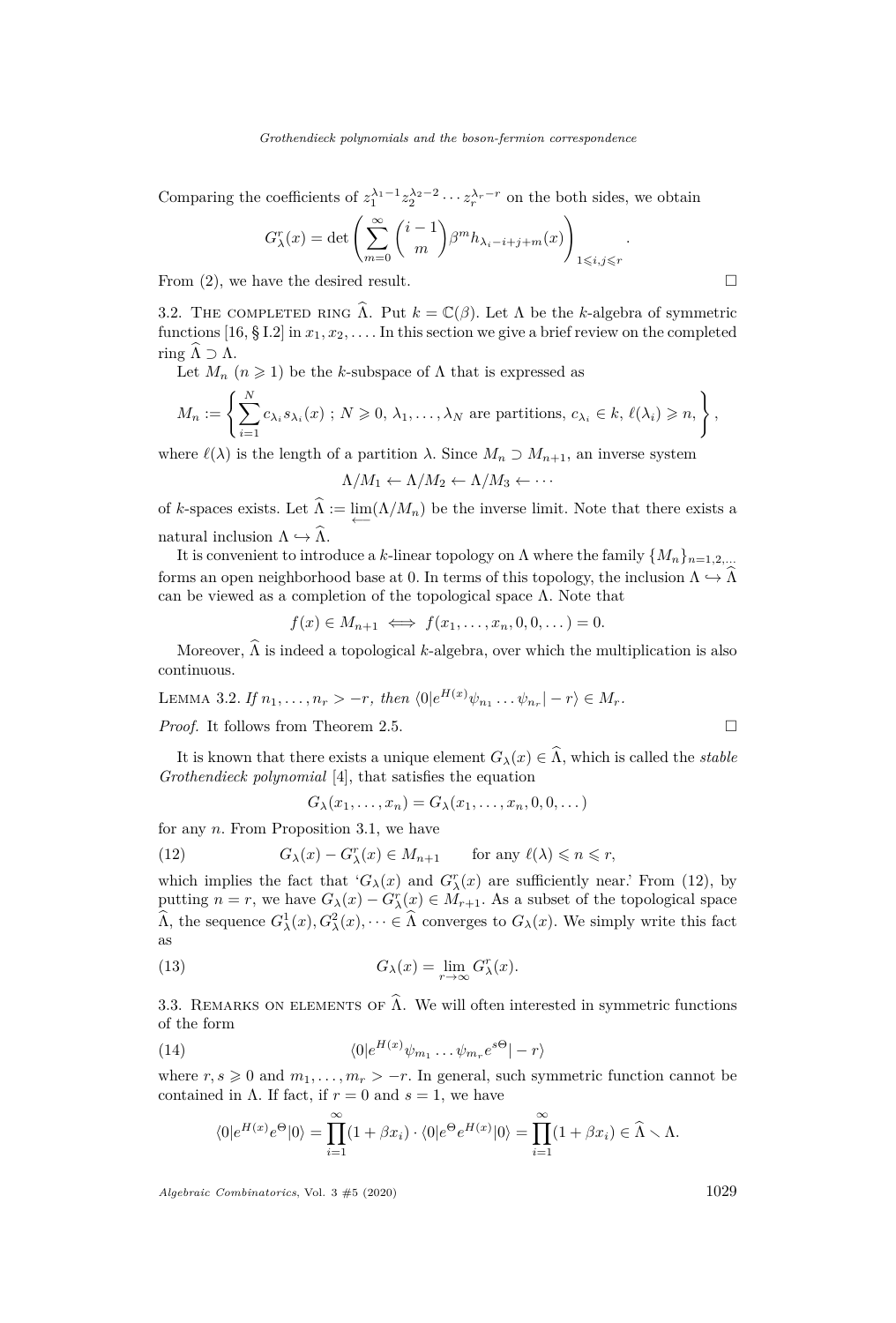We can check that, if we substitute  $x_{n+1} = x_{n+2} = \cdots = 0$ , this function reduces to a symmetric polynomial in *n* variables. The following lemma states that the same is true for any symmetric function of the form [\(14\)](#page-7-2).

<span id="page-8-1"></span>LEMMA 3.3. Let  $H(x_1, \ldots, x_n) := H(x)|_{x_{n+1} = x_{n+2} = \cdots = 0}$ . Then

<span id="page-8-2"></span>(15) 
$$
f(x_1,\ldots,x_n) := \langle 0 | e^{H(x_1,\ldots,x_n)} \psi_{m_1}\ldots\psi_{m_r} e^{s\Theta}| - r \rangle
$$

*is a symmetric polynomial in*  $x_1, \ldots, x_n$ .

<span id="page-8-0"></span>*Proof.* Let  $X_{-r} := {s \choose 1} \beta \psi_{-r} + {s \choose 2} \beta^2 \psi_{-r+1} + \cdots + {s \choose s} \beta^s \psi_{-r-1+s}$ . Since  $e^{s\Theta} \psi_{-r-1} =$  $(\psi_{-r-1} + X_{-r})e^{s\Theta}$ , we have  $\langle 0|e^{H(x_1,...,x_n)}\psi_{m_1} \dots \psi_{m_r}e^{s\Theta}| - r \rangle$  $(16)$  $= \langle 0|e^{H(x_1,...,x_n)}\psi_{m_1} \dots \psi_{m_r}|-r\rangle$  $+ \langle 0|e^{H(x_1,...,x_n)}\psi_{m_1} \dots \psi_{m_r} X_{-r}|-r-1\rangle$  $+ \langle 0|e^{H(x_1,...,x_n)}\psi_{m_1} \dots \psi_{m_r}(\psi_{-r-1} + X_{-r})X_{-r-1}| - r - 2\rangle$  $+ \langle 0|e^{H(x_1,...,x_n)}\psi_{m_1} \dots \psi_{m_r}(\psi_{-r-1} + X_{-r})(\psi_{-r-2} + X_{-r-1})X_{-r-2}| - r - 3\rangle$  $+ \cdot \cdot \cdot$ 

Because

 $\langle 0|e^{H(x_1,...,x_n)}\psi_{m_1} \dots \psi_{m_r}(\psi_{-r-1} + X_{-r})\cdots (\psi_{-r-t} + X_{-r-t+1})X_{-r-t}|-r-t-1\rangle$ is 0 if  $r+t > n$  (see Lemma [3.2\)](#page-7-3), the right hand side on [\(16\)](#page-8-0) is in fact a polynomial.  $\square$ 

From Lemma [3.3,](#page-8-1)  $f(x_1, \ldots, x_n)$  in [\(15\)](#page-8-2) determines a unique element of  $\Lambda/M_{n+1}$ . Because  $f(x_1, \ldots, x_n) = f(x_1, \ldots, x_n, 0)$  for any *n*, there uniquely exists an element  $f(x) = f(x_1, x_2, \ldots) \in \Lambda$  which satisfies  $f(x_1, \ldots, x_n) = f(x_1, \ldots, x_n, 0, 0, \ldots)$ . In other words, we have

$$
f(x) = \langle 0|e^{H(x)}\psi_{m_1}\dots\psi_{m_r}e^{s\Theta}|-r\rangle.
$$

The expression [\(16\)](#page-8-0) implies that:

<span id="page-8-4"></span>PROPOSITION 3.4.  $\langle 0 | e^{H(x)} \psi_{m_1} \dots \psi_{m_r} (e^{s\Theta} - 1) | - r \rangle \in M_{r+1}$ .

The following lemma will be useful in the next section.

<span id="page-8-3"></span>LEMMA 3.5. Let  $m_1, \ldots, m_\ell$  be a sequence of integers. Then

$$
\langle 0|e^{H(x)}\psi_{m_1}\dots\psi_{m_\ell}\psi_{-\ell-1}e^{\Theta}\psi_{-\ell-2}e^{\Theta}\dots\psi_{-r}e^{\Theta}|-r\rangle
$$
  
=\langle 0|e^{H(x)}\psi\_{m\_1}\dots\psi\_{m\_\ell}\psi\_{-\ell-1}\psi\_{-\ell-2}\dots\psi\_{-r}e^{(r-\ell)\Theta}|-r\rangle  
=\langle 0|e^{H(x)}\psi\_{m\_1}\dots\psi\_{m\_\ell}\psi\_{-\ell-1}\psi\_{-\ell-2}\dots\psi\_{-r}|-r\rangle  
=\langle 0|e^{H(x)}\psi\_{m\_1}\dots\psi\_{m\_\ell}|-\ell\rangle.

*Proof.* The first equality follows from Lemma [2.9.](#page-5-4) Let

$$
Y_{-r} := {r-\ell \choose 1} \beta \psi_{-r} + {r-\ell \choose 2} \beta^2 \psi_{-r+1} + \dots + {r-\ell \choose r-\ell} \beta^{r-\ell} \psi_{-\ell-1}.
$$

Because  $\psi_{-\ell-1}\psi_{-\ell-2}\cdots\psi_{-r-t}Y_{-r-t} = 0$  for any  $t \geq 0$ , the equation [\(16\)](#page-8-0) is now simplified as

$$
\langle 0|e^{H(x_1,\ldots,x_n)}\psi_{m_1}\ldots\psi_{m_\ell}\psi_{-\ell-1}\psi_{-\ell-2}\cdots\psi_{-r}e^{(r-\ell)\Theta}|-r\rangle
$$
  
= 
$$
\langle 0|e^{H(x_1,\ldots,x_n)}\psi_{m_1}\ldots\psi_{m_\ell}\psi_{-\ell-1}\psi_{-\ell-2}\cdots\psi_{-r}|-r\rangle,
$$

which implies the second equality. The third equality is obvious.  $\Box$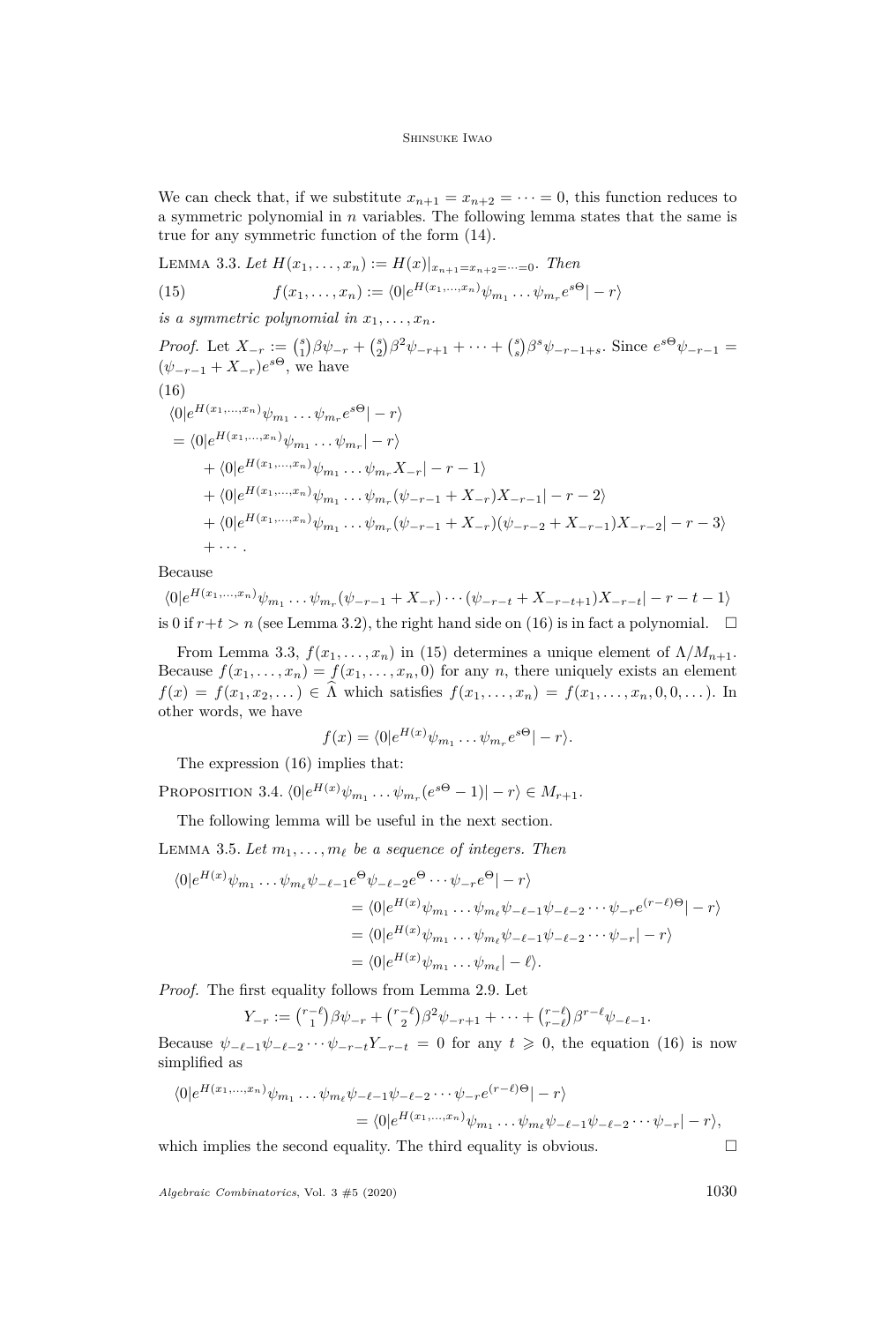REMARK 3.6. If  $s' < 0$ , the expression  $\langle 0 | e^{H(x)} \psi_{m_1} \dots \psi_{m_r} e^{s' \Theta} | -r \rangle$  does not determine an element of  $\widehat{\Lambda}$ . In fact, if  $r = 0$  and  $s' = -1$ , the expression is rewritten as  $\langle 0|e^{H(x)}e^{-\Theta}|0\rangle = \prod_{i=1}^{\infty} (1 + \beta x_i)^{-1}$ , which is not contained in  $\widehat{\Lambda}$ .

3.4. FREE-FERMIONIC EXPRESSION OF  $G_{\lambda}(x)$ . Let us consider the symmetric function

$$
\overline{G}_{\lambda}(x) := \langle 0 | e^{H(x)} \psi_{\lambda_1 - 1} e^{\Theta} \psi_{\lambda_2 - 2} e^{\Theta} \cdots \psi_{\lambda_\ell - \ell} e^{\Theta} | - \ell \rangle.
$$

Note that the symmetric functions  $G^r_\lambda(x)$  and  $\overline{G}_\lambda(x)$  are quite similar but different. Assume  $r \geq \ell$ . From Lemma [3.5,](#page-8-3) their difference is expressed as

$$
\overline{G}_{\lambda}(x) - G_{\lambda}^{r}(x) = \langle 0 | e^{H(x)} \psi_{\lambda_{1}-1} e^{\Theta} \cdots \psi_{\lambda_{\ell}-\ell} e^{\Theta} \psi_{-\ell-1} \cdots \psi_{-r} e^{-\ell \Theta} (e^{\ell \Theta} - 1) | - r \rangle.
$$

From this equation and Proposition [3.4,](#page-8-4) we have

(17) 
$$
\overline{G}_{\lambda}(x) - G_{\lambda}^{r}(x) \in M_{r+1},
$$

which implies that the sequence  $\{G^r_\lambda(x)\}_{r=1,2,\ldots}$  converges to  $\overline{G}_\lambda(x)$  in  $\hat{\Lambda}$ . It follows from [\(13\)](#page-7-4) that

$$
\overline{G}_{\lambda}(x) = \lim_{r \to \infty} G_{\lambda}^{r}(x) = G_{\lambda}(x).
$$

In other words, we have:

<span id="page-9-0"></span>THEOREM 3.7.

$$
G_{\lambda}(x) = \langle 0|e^{H(x)}\psi_{\lambda_1-1}e^{\Theta}\psi_{\lambda_2-2}e^{\Theta}\cdots\psi_{\lambda_\ell-\ell}e^{\Theta}|-\ell\rangle.
$$

<span id="page-9-2"></span>3.5. "ANOTHER" DETERMINANT FORMULA FOR  $G_{\lambda}(x)$ . We often write  $G_n(x)$  =  $G_{(n)}(x)$ , where  $(n)$  is a partition of length 1.

<span id="page-9-3"></span>Proposition 3.8. *We have*

$$
\sum_{n \in \mathbb{Z}} G_n(x) z^n = \frac{1}{1 + \beta z^{-1}} \prod_{i=1}^{\infty} \frac{1 + \beta x_i}{1 - x_i z},
$$
  

$$
G_n(x) = \langle 0 | e^{H(x)} \psi_{n-1} e^{\Theta} | -1 \rangle \text{ and } (1 + \beta z^{-1})^{-1} = \sum_{n=0}^{\infty} (-\beta)^n z^{-n}.
$$

 $where$ *Proof.*

$$
\sum_{n \in \mathbb{Z}} G_n(x) z^n = \langle 0 | e^{H(x)} \psi(z) z e^{\Theta} | -1 \rangle = (1 + \beta z^{-1})^{-1} \langle 0 | e^{H(x)} e^{\Theta} \psi(z) z | -1 \rangle
$$
  
=  $(1 + \beta z^{-1})^{-1} \prod_{i=1}^{\infty} (1 + \beta x_i) \langle 0 | e^{H(x)} \psi(z) z | -1 \rangle$   
=  $(1 + \beta z^{-1})^{-1} \prod_{i=1}^{\infty} (1 + \beta x_i) \cdot (\sum_{i=0}^{\infty} h_i(x) z^i)$   
=  $\frac{1}{1 + \beta z^{-1}} \prod_{i=1}^{\infty} \frac{1 + \beta x_i}{1 - x_i z}.$ 

Let  $\mathcal{G}(z) := \sum_{n \in \mathbb{Z}} G_n(x) z^n$ . From the proof of Proposition [3.8,](#page-9-3) we derive the commutative relation

(18) 
$$
e^{H(x)}e^{-\Theta}\psi(z)e^{\Theta}e^{-H(x)} = \prod_{i=1}^{\infty} (1+\beta x_i)^{-1} \cdot \mathcal{G}(z)\psi(z).
$$

<span id="page-9-5"></span>We consider the formal function

(19) 
$$
\overline{\Psi}(z_1,\ldots,z_r) := \langle 0 | e^{H(x)} \psi(z_1) e^{\Theta} \cdots \psi(z_r) e^{\Theta} | -r \rangle,
$$

which is a generating function of  $G_{\lambda}(x)$ .

<span id="page-9-1"></span>Proposition 3.9 ([\[6\]](#page-17-5), see also [\[20\]](#page-18-13)). *We have*

<span id="page-9-4"></span>
$$
G_{\lambda}(x) = \det \left( \sum_{m=0}^{\infty} {i-r \choose m} \beta^m G_{\lambda_i - i + j + m}(x) \right)_{1 \leqslant i, j \leqslant r}
$$

*Algebraic Combinatorics*, Vol. 3  $\#5$  (2020) 1031

*.*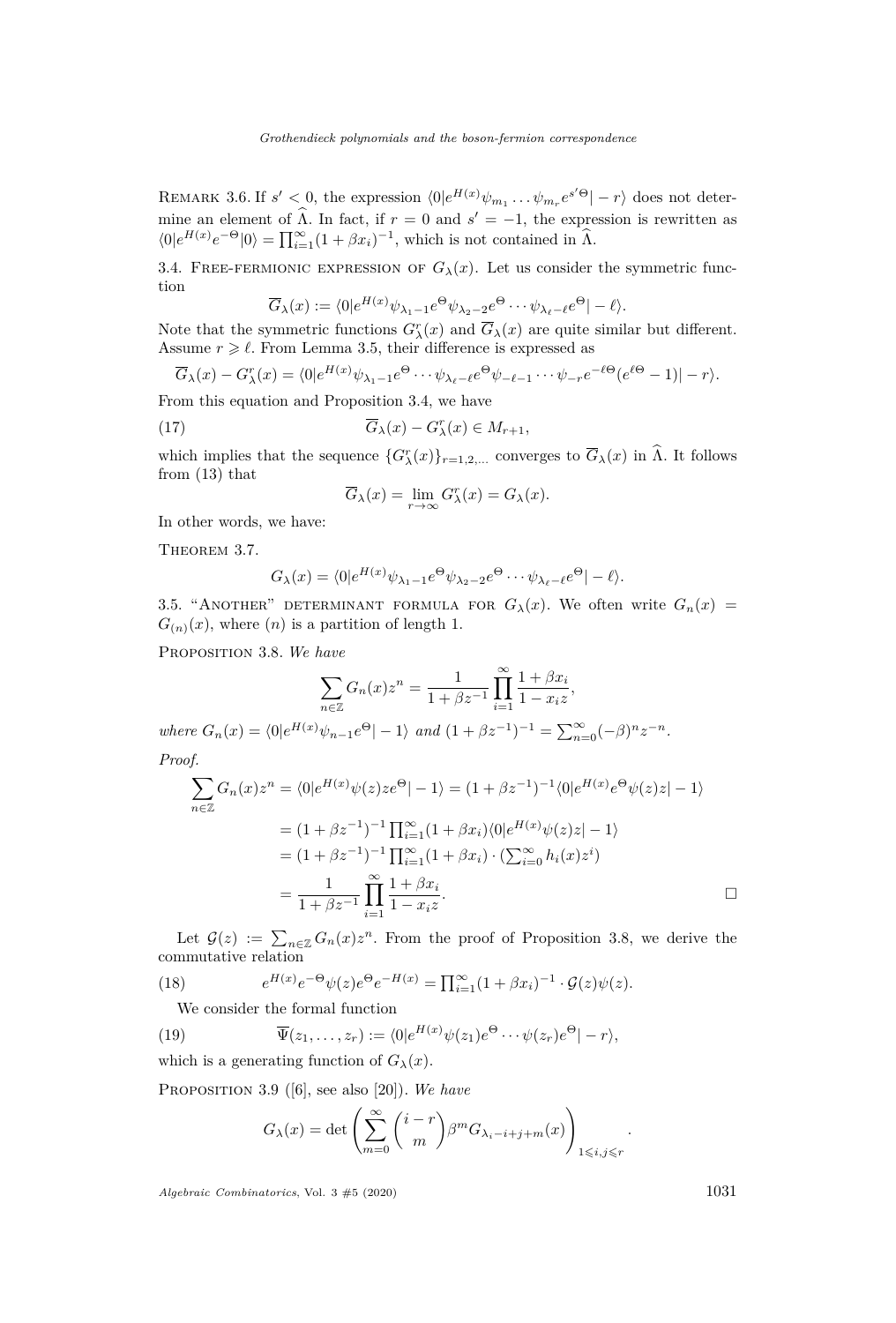*Proof.* Let  $B_i := e^{-(r-i+1)\Theta} \psi(z_i) e^{(r-i+1)\Theta}$ . Applying Wick's theorem (Theorem [2.3\)](#page-4-2) to the generating function [\(19\)](#page-9-4) gives

$$
\overline{\Psi}(z_1,\ldots,z_r) = \langle 0|e^{H(x)}e^{r\Theta}B_1B_2\ldots B_r| - r\rangle
$$
  
\n
$$
= \prod_{i=1}^{\infty} (1 + \beta x_i)^r \langle 0|e^{H(x)}B_1B_2\ldots B_r| - r\rangle
$$
  
\n
$$
= \prod_{i=1}^{\infty} (1 + \beta x_i)^r \cdot \det(\langle 0|e^{H(x)}B_i e^{-H(x)} \psi^*_{-j}|0\rangle)_{1\leq i,j\leq r}.
$$

Since

$$
e^{H(x)}B_i e^{-H(x)} = (1 + \beta z_i^{-1})^{-(r-i)} e^{H(x)} e^{-\Theta} \psi(z_i) e^{\Theta} e^{-H(x)}
$$
  
= 
$$
\left( \prod_{i=1}^{\infty} (1 + \beta x_i)^{-1} \right) \cdot (1 + \beta z_i^{-1})^{-(r-i)} \mathcal{G}(z_i) \psi(z_i)
$$

(see  $(18)$ ), we have

$$
\overline{\Psi}(z_1,\ldots,z_r) = \det\left((1+\beta z_i^{-1})^{-(r-i)}\mathcal{G}(z_i)\langle 0|\psi(z_i)\psi_{-j}^*|0\rangle\right)_{1\leqslant i,j\leqslant r}
$$
\n
$$
= \det\left((1+\beta z_i^{-1})^{-(r-i)}\mathcal{G}(z_i)z_i^{-j}\right)_{1\leqslant i,j\leqslant r}.
$$

Comparing the coefficients of  $z_1^{\lambda_1-1} \cdots z_r^{\lambda_r-r}$  on the both sides, we obtain the desired equation.  $\Box$ 

# 4. DUAL STABLE GROTHENDIECK POLYNOMIAL  $q_\lambda(x)$

<span id="page-10-0"></span>4.1. DEFINITION. For a partition  $\lambda = (\lambda_1 \geq \lambda_2 \geq \cdots \geq \lambda_\ell > 0)$  and  $\lambda_{\ell+1} = \cdots =$  $\lambda_r = 0$ , we set

$$
g_{\lambda}(x) := \langle 0|e^{H(x)}\psi_{\lambda_1-1}e^{-\theta}\psi_{\lambda_2-2}e^{-\theta}\cdots\psi_{\lambda_r-r}e^{-\theta}|-r\rangle.
$$

Note the the definition of  $g_{\lambda}(x)$  does not depend on the choice of  $r \geq \ell$  because of the equation  $|-r\rangle = \psi_{-r-1}|-r-1\rangle = \psi_{-r-1}e^{-\theta}|-r-1\rangle.$ 

4.2. PROOF OF THE DUALITY. The *Hall inner product*  $\langle \cdot, \cdot \rangle : \Lambda \times \Lambda \to k$  is the nondegenerate *k*-bilinear form that satisfies  $\langle s_{\lambda}(x), s_{\mu}(x) \rangle = \delta_{\lambda,\mu}$ . The bilinear form can be uniquely extended to the bilinear form  $\widehat{\Lambda} \times \Lambda \to k$  continuously.

Let  $X = \psi_{n_1} \cdots \psi_{n_r}$  and  $Y = \psi_{m_1} \cdots \psi_{m_s}$ . If two symmetric functions  $f(x)$  and *g*(*x*) are expressed as  $f(x) = \langle 0 | e^{H(x)} X | - r \rangle$  and  $g(x) = \langle 0 | e^{H(x)} Y | - s \rangle$ , their Hall inner product can be calculated by using the formula

$$
\langle f(x), g(x) \rangle = \langle -r | X^* Y | -s \rangle,
$$

which is obtained from Corollary [2.4.](#page-4-3)

<span id="page-10-1"></span>Proposition 4.1. *We have*

$$
\langle G_{\lambda}(x), g_{\mu}(x) \rangle = \delta_{\lambda,\mu}.
$$

*This means that*  $g_{\lambda}(x)$  *is nothing but the dual stable Grothendieck polynomial.* 

To prove Proposition [4.1,](#page-10-1) it suffices to show

(20)  $\langle -r|e^{\theta}\psi^{*}_{\lambda_{r}-r}\cdots e^{\theta}\psi^{*}_{\lambda_{2}-2}e^{\theta}\psi^{*}_{\lambda_{1}-1}\psi_{\mu_{1}-1}e^{-\theta}\psi_{\mu_{2}-2}e^{-\theta}\cdots\psi_{\mu_{s}-s}e^{-\theta}|-s\rangle = \delta_{\lambda,\mu}.$ For this, we need the following two lemmas.

<span id="page-10-2"></span>LEMMA 4.2. If  $N > n_1, ..., n_s$ , then  $\psi_N^* \psi_{n_1} e^{-\theta} \psi_{n_2} e^{-\theta} \cdots \psi_{n_s} e^{-\theta} |-s\rangle = 0$ .

*Proof.* As  $e^{-\theta}\psi_n e^{\theta} = \psi_n - \beta \psi_{n-1} + \beta^2 \psi_{n-2} - \cdots$ , the vector  $\psi_{n_1} e^{-\theta} \cdots \psi_{n_s} e^{-\theta} |-s\rangle$ must be a linear combination of vectors of the form

$$
\psi_{n'_1} \cdots \psi_{n'_s} |-s\rangle
$$
,  $N > n'_1, \ldots, n'_s$ .

Since  $[\psi_m^*, \psi_n]_+ = 0$  for  $m \neq n$ , we obtain the desired result.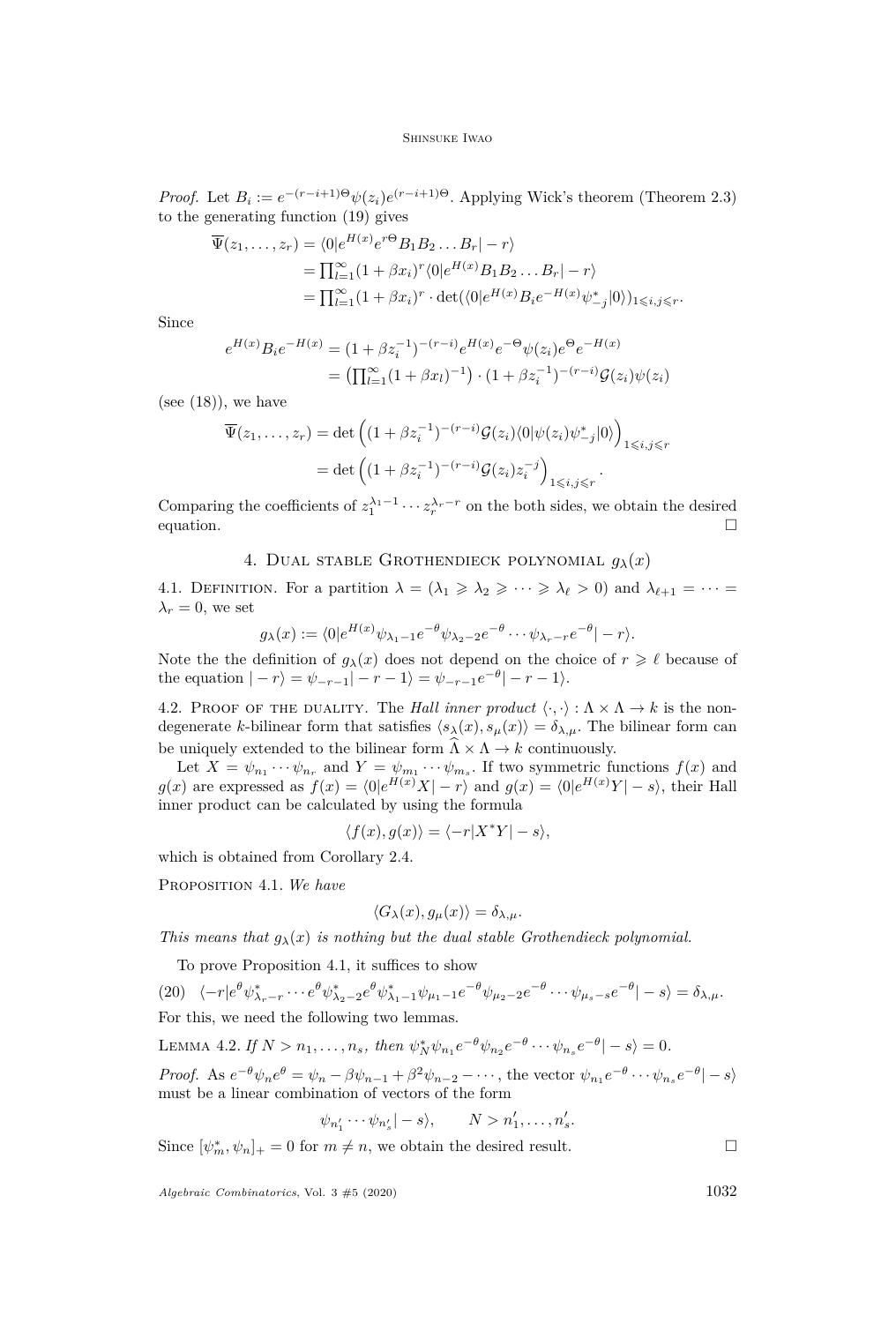<span id="page-11-3"></span>LEMMA 4.3. *If*  $M > m_1 > \cdots > m_r \geq -s$ , then  $\langle -s|e^{\theta} \psi^*_{m_r} \dots e^{\theta} \psi^*_{m_1} \psi_M = 0$ .

*Proof.* We prove by induction on  $r \ge 0$ . If  $r = 0$  and  $M \ge -s$ , the equation  $\langle -s | \psi_M =$ 0 is obvious. Next assume  $r \ge 1$ . Since  $e^{\theta} \psi_{m_1}^* \psi_M = -(\psi_M + \beta \psi_{M-1}) e^{\theta} \psi_{m_1}^*$ , we have

$$
\langle -s|e^{\theta}\psi_{m_r}^*\cdots e^{\theta}\psi_{m_2}^*e^{\theta}\psi_{m_1}^*\psi_M = -\langle -s|e^{\theta}\psi_{m_r}^*\cdots e^{\theta}\psi_{m_2}^*(\psi_M+\beta\psi_{M-1})e^{\theta}\psi_{m_1}^*.
$$

Because  $M - 1 > m_2$ , this equals to 0 by induction hypothesis.

*Proof of Proposition [4.1.](#page-10-1)* Let

$$
C:=\langle -r|e^{\theta}\psi^*_{\lambda_r-r}\cdots e^{\theta}\psi^*_{\lambda_2-2}e^{\theta}\psi^*_{\lambda_1-1}\psi_{\mu_1-1}e^{-\theta}\psi_{\mu_2-2}e^{-\theta}\cdots\psi_{\mu_s-s}e^{-\theta}|-s\rangle.
$$

If  $\lambda_1 > \mu_1$ , then  $C = 0$  from Lemma [4.2.](#page-10-2) If  $\lambda_1 < \mu_1$ , then  $C = 0$  from Lemma [4.3.](#page-11-3) Assume  $\lambda_1 = \mu_1$ . Since  $\psi_{\lambda_1-1}^* \psi_{\mu_1-1} = 1 - \psi_{\mu_1-1} \psi_{\lambda_1-1}^*$ , *C* is rewritten as

$$
C = \langle -r|e^{\theta} \psi_{\lambda_r-r}^* \cdots e^{\theta} \psi_{\lambda_2-2}^* \psi_{\mu_2-2} e^{-\theta} \cdots \psi_{\mu_s-s} e^{-\theta} |-s \rangle
$$

by using Lemma [4.2](#page-10-2) again. Repeating this procedure, we conclude that  $C = \delta_{\lambda,\mu}$ .  $\square$ 

<span id="page-11-1"></span>4.3. DETERMINANT FORMULA FOR  $g_{\lambda}(x)$ .

<span id="page-11-0"></span>Proposition 4.4 ([\[12,](#page-18-10) [21\]](#page-18-11)). *We have*

$$
g_{\lambda}(x) = \det \left( \sum_{m=0}^{\infty} {1-i \choose m} \beta^m h_{\lambda_i - i + j - m}(x) \right)_{1 \leq i, j \leq r}.
$$

*Proof.* Let

$$
\Phi(z_1,\ldots,z_r)=\langle 0|e^{H(x)}\psi(z_1)e^{-\theta}\psi(z_2)e^{-\theta}\cdots\psi(z_r)e^{-\theta}|-r\rangle.
$$

We put  $D_i := e^{-(i-1)\theta} \psi(z_i) e^{(i-1)\theta} = (1 + \beta z_i)^{-(i-1)} \psi(z_i)$ . Since  $e^{\theta} |-r\rangle = |-r\rangle$ , we have

$$
\Phi(z_1, ..., z_r) = \langle 0 | e^{H(x)} D_1 D_2 ... D_r | - r \rangle
$$
  
\n
$$
= \det(\langle 0 | e^{H(x)} D_i e^{-H(x)} \psi^*_{-j} | 0 \rangle)_{1 \le i, j \le r}
$$
  
\n
$$
= \det \left( (1 + \beta z_i)^{-(i-1)} \left( \sum_{m=0}^{\infty} h_m(x) z_i^m \right) \langle 0 | \psi(z_i) \psi^*_{-j} | 0 \rangle \right)_{1 \le i, j \le r}
$$
  
\n
$$
= \det \left( (1 + \beta z_i)^{-(i-1)} \left( \sum_{m=0}^{\infty} h_m(x) z_i^m \right) z_i^{-j} \right)_{1 \le i, j \le r}.
$$

Comparing the coefficients of  $z_1^{\lambda_1-1} \cdots z_r^{\lambda_r-r}$  on the both sides gives the desired expression.

# 5. APPLICATION 1:  $G_{\lambda}(x)$ -EXPANSION OF SYMMETRIC FUNCTIONS

<span id="page-11-2"></span>In the following two sections, we present a new method of deriving Pieri type formulas for *K*-theoretic polynomials. We will define an action of non-commutative Schur polynomials [\[3\]](#page-17-6) on Grothendieck polynomials and dual stable Grothendieck polynomials by using their free-fermionic presentations. This enables us to express symmetric functions of the form  $s_{\lambda}(x)G_{\mu}(x)$  (resp.  $s_{\lambda}(x)q_{\mu}(x)$ ) as a linear combination of Grothendieck polynomials (resp. dual stable Grothendieck polynomials).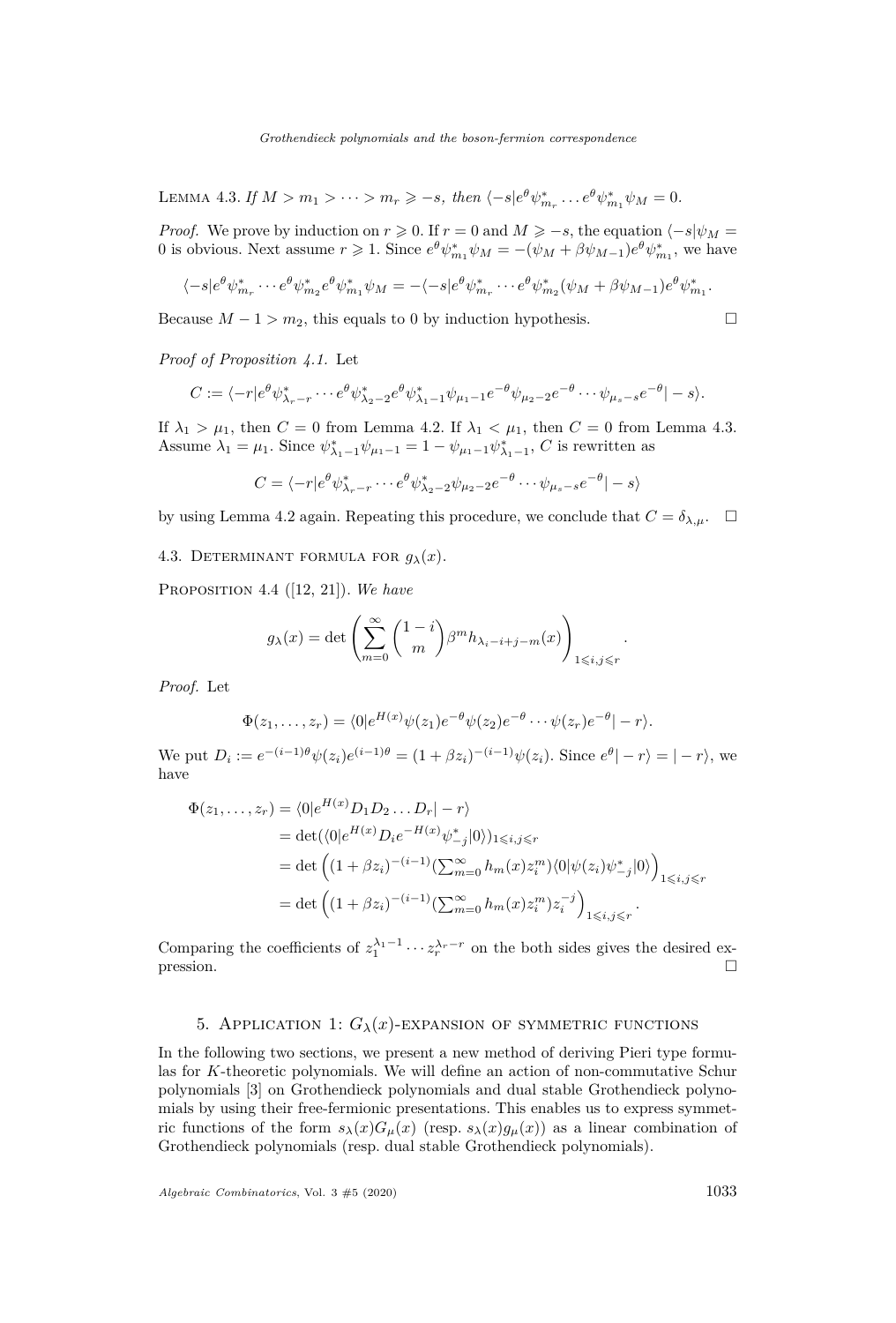#### 5.1. *β*-twisted Schur operators. Let

$$
\mathfrak{X}:=\bigoplus_{\lambda}\mathbb{Q}[\beta]\cdot\lambda
$$

be the Q[*β*]-module freely generated by all partitions *λ*. We define a linear operator  $u_i: \mathfrak{X} \to \mathfrak{X}$ ,  $(i > 0)$ , which we will call a *β-twisted Schur operator*. For any sequence  $n = (n_1, \ldots, n_\ell)$ , we let  $\overline{n} = (\overline{n}_1, \ldots, \overline{n}_\ell)$  denote the smallest partition that satisfies  $n_i \leqslant \overline{n}_i$  for all *i*. We have  $\overline{n}_i = \max[n_i, n_{i+1}, \ldots, n_\ell].$ 

We write  $\mathbf{e}_i = (0, \dots,$ *i* ∨ 1*, . . . ,* 0).

DEFINITION 5.1. Let  $u_i : \mathfrak{X} \to \mathfrak{X}$  be the linear operator that acts on a partition  $\lambda$  as

$$
u_i \cdot \lambda = (-\beta)^{|\lambda + \mathbf{e}_i| - |\lambda + \mathbf{e}_i|} \cdot \overline{\lambda + \mathbf{e}_i}.
$$

Example 5.2.



EXAMPLE 5.3. Since  $\overline{(\lambda + e_i) + e_j} = \overline{\lambda + e_i + e_j}$  for  $i < j$ , the action of operators of the form  $u_{i_1} \cdots u_{i_r}$   $(i_1 > \cdots > i_r)$  is expressed as

<span id="page-12-2"></span>(21) 
$$
u_{i_1}\cdots u_{i_r}\cdot \lambda = (-\beta)^{|\lambda+e_{i_1}+\cdots+e_{i_r}|-|\lambda+e_{i_1}+\cdots+e_{i_r}|}\cdot \overline{\lambda+e_{i_1}+\cdots+e_{i_r}}.
$$

<span id="page-12-1"></span>Lemma 5.4. *The β-twisted Schur operators satisfy the following commutative relations.*

<span id="page-12-0"></span>(22) 
$$
u_i u_k u_j = u_k u_i u_j, \quad i \leq j < k,
$$

$$
u_j u_i u_k = u_j u_k u_i, \quad i < j \leq k.
$$

*Proof.* They are directly checked by seeing their actions on the basis.

Equation [\(22\)](#page-12-0) in Lemma [5.4](#page-12-1) are often called the *Knuth relation*. It was proved by Fomin and Greene [\[3\]](#page-17-6) that the theory of non-commutative Schur functions is applicable to any set of operators that satisfies the Knuth relation.

5.2. Non-commutative Schur functions. Let *T* be a *semi-standard tableau*, or a *tableau* [\[5\]](#page-17-1). The *column word*  $w<sub>T</sub>$  of T is the sequence of numbers obtained by reading the entries of *T* from bottom to top in each column, starting in the left column and

moving to the right. For example,  $w_T = 3215344$  for  $T =$  $1 \mid 3 \mid 4 \mid 4$  $2\,|\,5$ 3 . We define the

monomial  $u^T$  as

$$
u^T := u_{w_T(1)} u_{w_T(2)} \cdots u_{w_T(N)}.
$$

<span id="page-12-3"></span>DEFINITION 5.5 (Non-commutative Schur function). For a partition  $\lambda$ *, we define*  $s_{\lambda}(u_1, \ldots, u_n)$  *by* 

$$
s_{\lambda}(u_1,\ldots,u_n) := \sum_{\substack{T \text{ is of shape } \lambda, \\ \text{each entry of } T \text{ is } \leq n.}} u^T.
$$

If  $\lambda = (1^i) = (1, \ldots, 1)$ , the operator  $e_i(u_1, \ldots, u_n) := s_{(1^i)}(u_1, \ldots, u_n)$  is called the *i*<sup>*-th*</sup> non-commutative elementary symmetric polynomial. If  $\lambda = (i)$ ,  $h_i(u_1, \ldots, u_n)$  :=  $s_{(i)}(u_1, \ldots, u_n)$  is called the *i*-th non-commutative complete symmetric polynomial.

The following proposition is given by Fomin–Greene [\[3\]](#page-17-6).

 $A$ lgebraic Combinatorics, Vol. 3  $#5$  (2020) 1034

*i*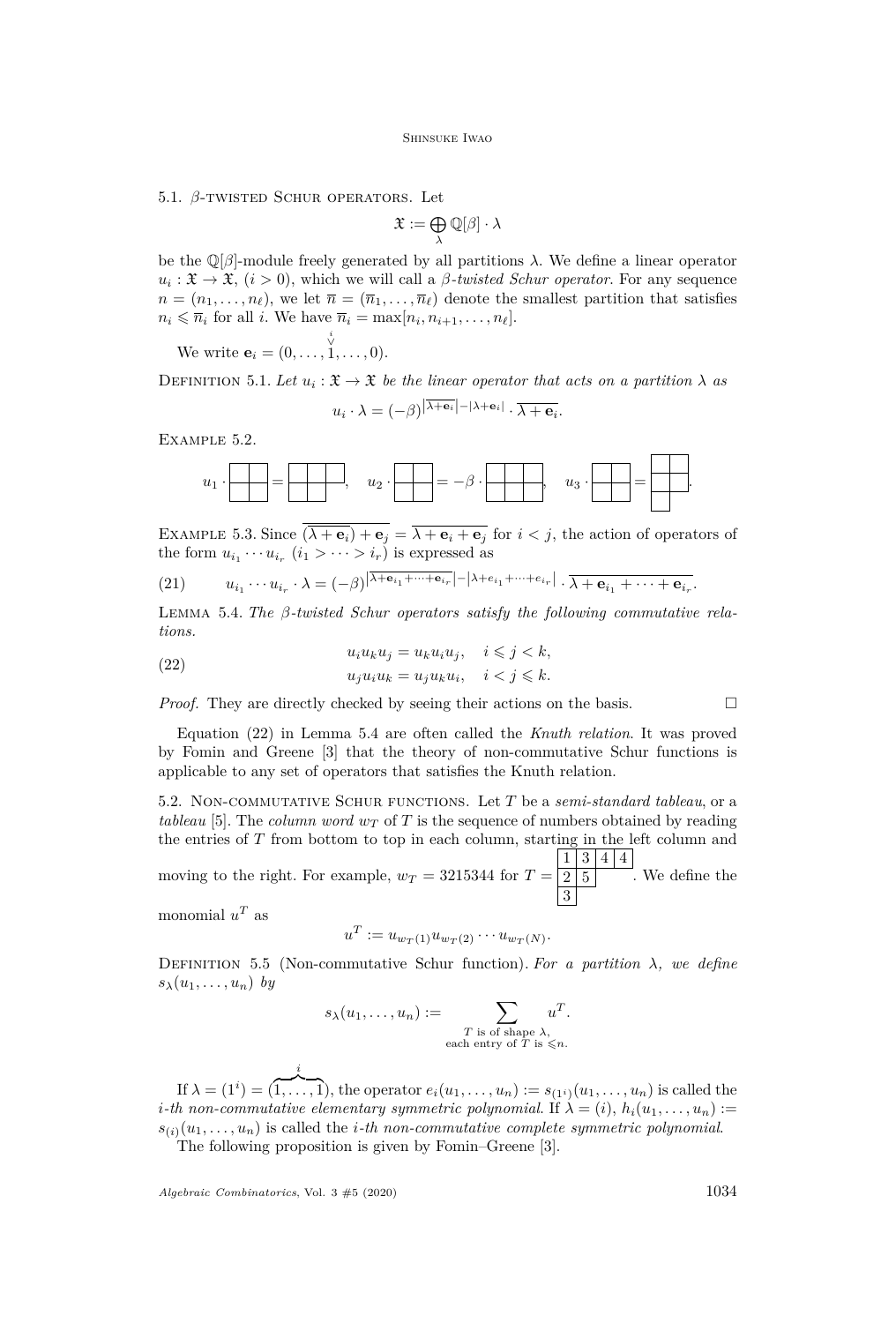<span id="page-13-1"></span>Proposition 5.6 (Fundamental properties of non-commutative Schur functions). *Let*  $u_1, \ldots, u_n$  *be a set of non-commutative operators with the Knuth relation* [\(22\)](#page-12-0)*.* Let  $\Lambda_n(u)$  *denote the ring of non-commutative Schur functions in*  $u_1, \ldots, u_n$ . Then  $\Lambda_n(u)$ *is commutative; that is, we have*

(23) 
$$
s_{\lambda}(u_1,\ldots,u_n)s_{\mu}(u_1,\ldots,u_n)=s_{\mu}(u_1,\ldots,u_n)s_{\lambda}(u_1,\ldots,u_n)
$$

*for any*  $\lambda, \mu$ *. Moreover, the (commutative) ring*  $\Lambda_n(u)$  *is generated by all noncommutative elementary polynomials*  $e_i(u_1, \ldots, u_n)$  *for*  $i = 0, 1, \ldots, n$ *. As a polynomial of*  $e_i(u_1, \ldots, u_n)$ 's, the non-commutative Schur polynomial  $s_\lambda(u_1, \ldots, u_n)$  is *expressed as*

$$
s_{\lambda}(u_1,\ldots,u_n)=\det(e_{\lambda_i-i+j}(u_1,\ldots,u_n))_{1\leqslant i,j\leqslant r},\quad \ell(\lambda)\leqslant n\leqslant r,
$$

*which is exactly same as the Jacobi–Trudi formula for ordinal Schur polynomials.*

5.3.  $u_n$ -action on Grothendieck polynomials. Let  $\pi : \mathfrak{X} \to \hat{\Lambda}$  is the Q[ $\beta$ ]linear map that sends a partition  $\lambda$  to  $G_{\lambda}(x)$ . The following proposition provides an algorithm to express a product  $s_{\lambda}(x)G_{\mu}(x)$  as a linear combination of Grothendieck polynomials.

<span id="page-13-0"></span>PROPOSITION 5.7. For  $\ell(\lambda)$ ,  $\ell(\mu) \leq r$ , the equation

$$
s_{\lambda}(x)G_{\mu}(x) \equiv \pi(s_{\lambda}(u_1,\ldots,u_r)\cdot \mu) \mod M_{r+1}
$$

*holds. In other words, we have*

$$
s_{\lambda}(x_1,\ldots,x_n)G_{\mu}(x_1,\ldots,x_n)=\pi(s_{\lambda}(u_1,\ldots,u_r)\cdot\mu)|_{x_{n+1}=x_{n+2}=\cdots=0}
$$

*for*  $\ell(\lambda), \ell(\mu) \leq n \leq r$ .

*Proof.* From Proposition [5.6,](#page-13-1) it suffices to prove

$$
e_i(x)G_\mu(x) \equiv \pi(e_i(u_1,\ldots,u_r)\cdot \mu) \mod M_{r+1}
$$

for  $i = 0, 1, \ldots, r$ . Write  $f(x) = \langle 0 | e^{H(x)} \psi_{n_1-1} e^{\Theta} \cdots \psi_{n_r-r} e^{\Theta} | -r \rangle$  for a sequence of integers  $n_1, ..., n_r$ . Since  $e^{H(x)} a_{-i} e^{-H(x)} = a_{-i} + p_i(x)$ ,  $[a_{-i}, \psi_m] = \psi_{m+i}$ , and  $[a_{-i}, e^{\Theta}] = 0$ , we have

$$
p_i(x)f(x) = \langle 0|e^{H(x)}a_{-i}\psi_{n_1-1}e^{\Theta} \cdots \psi_{n_r-r}e^{\Theta}| - r \rangle
$$
  
= 
$$
\sum_{j=1}^r \langle 0|e^{H(x)}\psi_{n_1-1}e^{\Theta} \cdots \psi_{n_j-j+i}e^{\Theta} \cdots \psi_{n_r-r}e^{\Theta}| - r \rangle
$$
  
+ 
$$
\langle 0|e^{H(x)}\psi_{n_1-1}e^{\Theta} \cdots \psi_{n_r-r}e^{\Theta}a_{-i}| - r \rangle.
$$

This equation implies

<span id="page-13-2"></span>(24) 
$$
p_i(x)f(x) \equiv \sum_{j=1}^r \langle 0 | e^{H(x)} \psi_{n_1-1} e^{\Theta} \cdots \psi_{n_j-j+i} e^{\Theta} \cdots \psi_{n_r-r} e^{\Theta} | -r \rangle \mod M_{r+1}
$$

because  $\langle 0 | e^{H(x)} \psi_{n_1-1} e^{\Theta} \cdots \psi_{n_r-r} e^{\Theta} a_{-i} | -r \rangle$  is contained in  $M_{r+1}$  by Lemma [3.2.](#page-7-3) Let  $E_i(p_1, \ldots, p_i)$  be the polynomial in  $p_1, \ldots, p_i$  that satisfies

$$
e_i(x) = E_i(p_1(x), \ldots, p_i(x)).
$$

From [\(24\)](#page-13-2), we show that the product  $e_i(x) f(x)$  satisfies

$$
e_i(x)f(x) = \langle 0|e^{H(x)}E_i(a_{-1},\dots,a_{-i})\psi_{n_1-1}e^{\Theta}\cdots\psi_{n_r-r}e^{\Theta}|-r\rangle
$$
  
\n
$$
\equiv \sum_{1\leq m_1<\dots  
\n
$$
\cdots\psi_{n_r-r}e^{\Theta}|-r\rangle \mod M_{r+1}.
$$
$$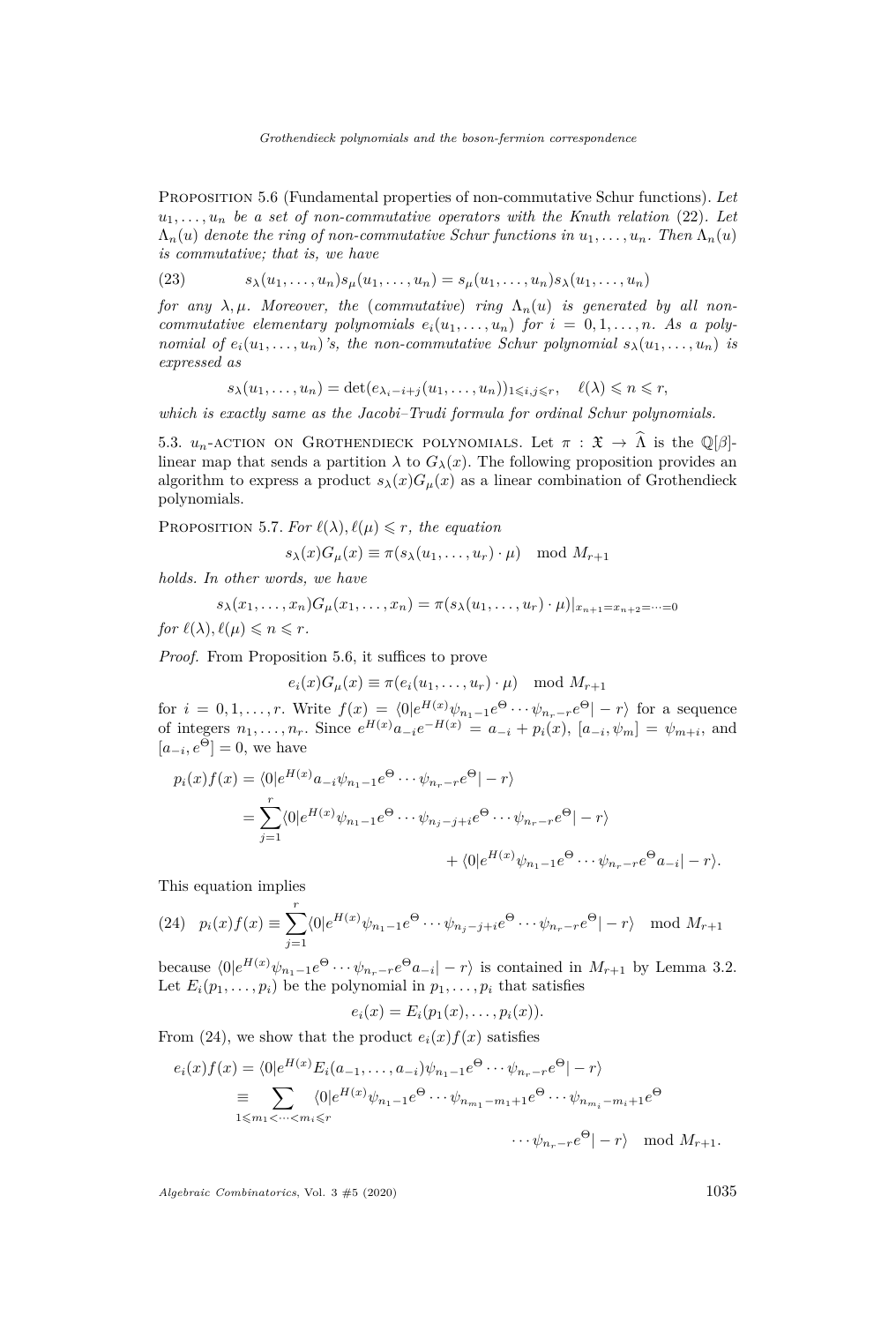For any sequence  $n = (n_1, \ldots, n_r)$ , write

$$
Y(n) = \langle 0 | e^{H(x)} \psi_{n_1 - 1} e^{\Theta} \cdots \psi_{n_r - r} e^{\Theta} | - r \rangle.
$$

(Note that  $\pi(\lambda) = Y(\lambda)$  if  $\lambda$  is a partition.) Substituting  $f(x) = G_{\mu}(x)$  to the above equation gives

$$
e_i(x)G_\mu(x) \equiv \sum_{1 \leqslant m_1 < \cdots < m_i \leqslant r} Y(\mu + \mathbf{e}_{m_1} + \cdots + \mathbf{e}_{m_i}) \mod M_{r+1}.
$$

From Corollary [2.11](#page-6-3) and [\(21\)](#page-12-2), this implies

$$
e_i(x)G_\mu(x) \equiv \sum_{1 \leq m_1 < \dots < m_i \leq r} (-\beta)^{\left|\overline{\mu + \mathbf{e}_{m_1} + \dots + \mathbf{e}_{m_i}}\right| - \left|\mu + e_{m_1} + \dots + e_{m_i}\right|} Y(\overline{\mu + \mathbf{e}_{m_1} + \dots + \mathbf{e}_{m_i}})
$$

$$
= \sum_{1 \leq m_1 < \dots < m_i \leq r} \pi(u_{m_i} \dots u_{m_1} \cdot \mu)
$$

$$
= \pi(e_i(u_1, \dots, u_r) \cdot \mu) \mod M_{r+1}.
$$

From Proposition [5.7,](#page-13-0) we find a systematic way to express symmetric polynomials of the form  $s_{\lambda}(x_1, \ldots, x_n)G_{\mu}(x_1, \ldots, x_n)$  as a linear combination of  $G_{\lambda}(x_1, \ldots, x_n)$ 's. See the examples below.

Example 5.8. Since

$$
h_2(u_1, u_2) = s_1(u_1, u_2) = u_1u_1 + u_1u_2 + u_2u_2,
$$

we have

$$
h_2(x_1, x_2) \cdot G_{\varnothing}(x_1, x_2) = G \boxed{(x_1, x_2) - \beta G \boxed{(x_1, x_2) + \beta^2 G \boxed{(x_1, x_2)}}},
$$
  
\n
$$
h_2(x_1, x_2) \cdot G \boxed{(x_1, x_2) = G \boxed{(x_1, x_2) + G \boxed{(x_1, x_2) - \beta G \boxed{(x_1, x_2)}}},
$$
  
\n
$$
h_2(x_1, x_2) \cdot G \boxed{(x_1, x_2) = G \boxed{(x_1, x_2) + G \boxed{(x_1, x_2) + G \boxed{(x_1, x_2)}}, \text{ etc.}}
$$

EXAMPLE 5.9. Let  $\lambda =$  . All Young tableaux of the shape  $\lambda$  with entries at most 3 are given as follows:

| $\vert$ 1<br><b>A</b><br><b>-</b> | $\vert 1 \vert 2$ .<br>▵<br>- | $\vert 1 \vert 3 \vert$ | 111 | $\vert 1 \vert 2$ | ÷ | - |    |
|-----------------------------------|-------------------------------|-------------------------|-----|-------------------|---|---|----|
|                                   |                               | ⊷                       | ບ   | $\Omega$<br>◡     | ಀ | ບ | J, |

We therefore have

$$
\mathcal{S} \boxed{(u_1, u_2, u_3)}
$$

 $=u_2u_1u_1+u_2u_1u_2+u_2u_1u_3+u_3u_1u_1+u_3u_1u_2+u_3u_1u_3+u_3u_2u_2+u_3u_2u_3.$ 

By using this, we obtain  $(s_{\lambda} = s_{\lambda}(x_1, x_2, x_3), G_{\lambda} = G_{\lambda}(x_1, x_2, x_3))$ 

$$
s_{\text{max}} = G_{\text{max}} - \beta G_{\text{max}} - 2\beta G_{\text{max}} + 2\beta^2 G_{\text{max}} - 2\beta^3 G_{\text{max}}.
$$

$$
s_{\text{max}} = G_{\text{max}} + G_{\text{max}} + G_{\text{max}} - 2\beta G_{\text{max}} - \beta G_{\text{max}} + 2\beta^2 G_{\text{max}} + etc.
$$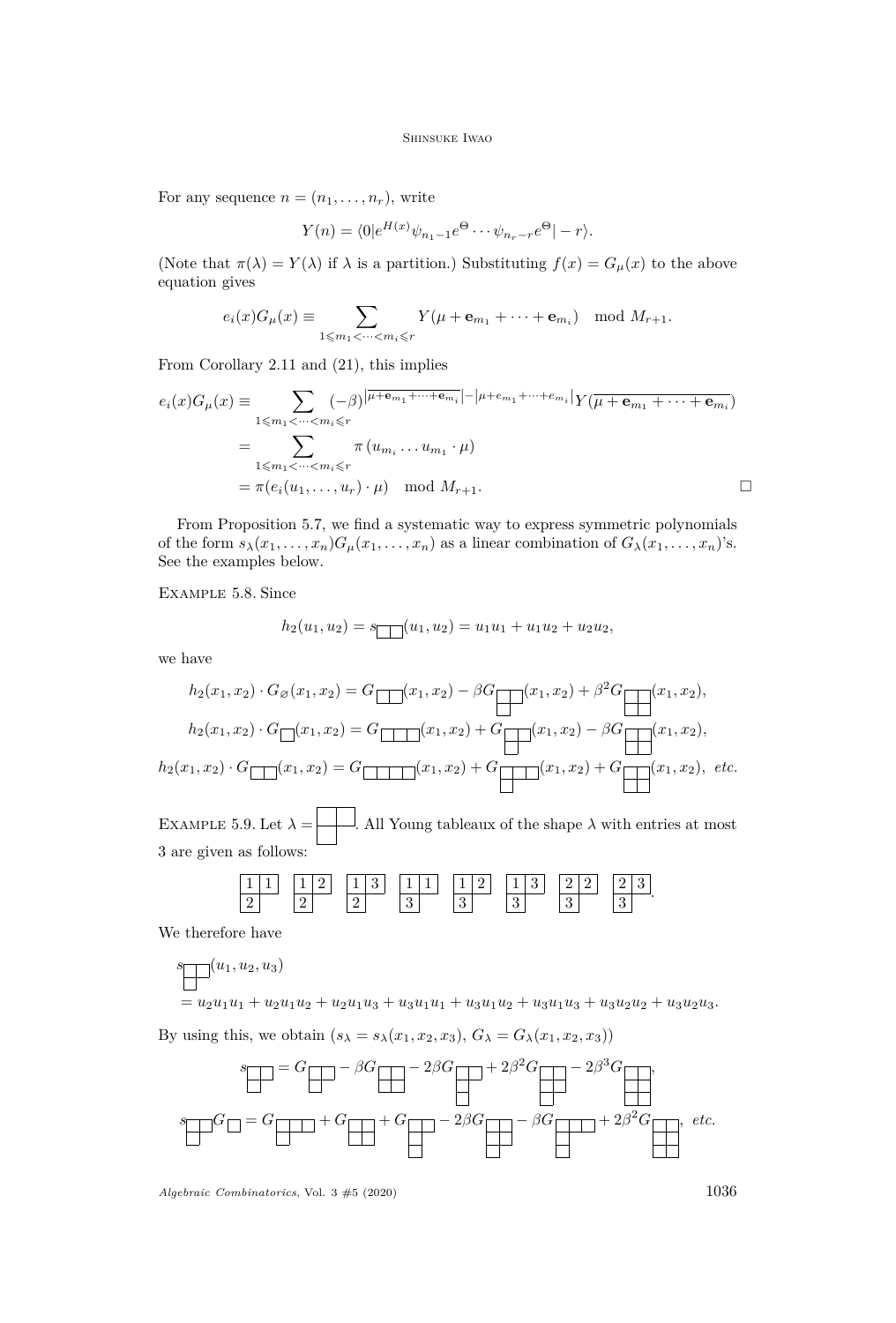# 6. Application 2: Pieri type formula for *g<sup>λ</sup>*

<span id="page-15-0"></span>Let  $d_i: \mathfrak{X} \to \mathfrak{X}$  be the  $\mathbb{Q}[\beta]$ -linear operator defined by

$$
d_i \cdot \lambda = \begin{cases} \lambda \cup \{\text{a box in } i\text{-th row}\}, & \text{if possible,} \\ (-\beta) \cdot \lambda, & \text{otherwise.} \end{cases}
$$

By seeing their actions on the basis, we can check that the operators  $d_1, d_2, \ldots$  satisfy the Knuth relation:

Lemma 6.1. *We have the following commutative relations.*

(25) 
$$
d_i d_k d_j = d_k d_i d_j, \quad i \leq j < k,
$$

$$
d_j d_i d_k = d_j d_k d_i, \quad i < j \leq k.
$$

Example 6.2.

$$
d_1 \cdot \boxed{\phantom{a}} = \boxed{\phantom{a}} \cdot \boxed{\phantom{a}} = \boxed{\phantom{a}} \cdot \boxed{\phantom{a}} = \boxed{\phantom{a}} \cdot \boxed{\phantom{a}} = d_4 \cdot \boxed{\phantom{a}} = d_5 \cdot \boxed{\phantom{a}} = \cdots = -\beta \cdot \boxed{\phantom{a}}.
$$

For any Young tableau *T*, we write

$$
d^T = d_{w_T(1)} d_{w_T(2)} \cdots d_{w_T(N)}.
$$

We also define the non-commutative Schur functions  $s_{\lambda}(d_1, \ldots, d_n)$  in the similar manner to  $s_{\lambda}(u_1, \ldots, u_n)$  (Definition [5.5\)](#page-12-3).

Let  $\rho : \mathfrak{X} \to \Lambda$  be the  $\mathbb{Q}[\beta]$ -linear map defined by

$$
\rho: \lambda \mapsto g_{\lambda}(x).
$$

The following proposition is an analogy of Proposition [5.7.](#page-13-0)

<span id="page-15-2"></span>**PROPOSITION** 6.3. For  $\ell(\lambda) \leq s$ ,  $\ell(\mu) \leq r$ , we have

$$
s_{\lambda}^{(r+s-1)}(x; -\beta)g_{\mu}(x) = \rho(s_{\lambda}(d_1, \dots, d_{r+s}) \cdot \mu),
$$
  
where  $s_{\lambda}^{(r+s-1)}(x; -\beta) = s_{\lambda}(-\beta, \dots, -\beta, x_1, x_2, \dots).$ 

*Proof.* From Proposition [5.6,](#page-13-1) it suffices to prove

<span id="page-15-1"></span>(26) 
$$
e_i^{(r+s-1)}(x; -\beta)g_{\mu}(x) = \rho(e_i(d_1, ..., d_{r+s}) \cdot \mu)
$$

for  $0 \leq i \leq s$ . Let  $g(x) = \langle 0 | e^{H(x)} \psi_{n_1 - 1} e^{-\theta} \cdots \psi_{n_r - r} e^{-\theta} \psi_{-r-1} e^{-\theta} \cdots \psi_{-r-s} | -r - s \rangle$ for any sequence of integers  $n_1, \ldots, n_r$ . Since  $[a_{-i}, e^{-\theta}] = -(-\beta)^i e^{-\theta}$ , we have

$$
p_i(x)g(x)
$$
  
=  $\langle 0|e^{H(x)}a_{-i}\psi_{n_1-1}e^{-\theta}\cdots\psi_{n_r-r}e^{-\theta}\cdots\psi_{-r-s}|-r-s\rangle$   
=  $\sum_{j=1}^{r+s} \left\{ \langle 0|e^{H(x)}\psi_{n_1-1}e^{-\theta}\cdots\psi_{n_j-j+i}e^{-\theta}\cdots\psi_{-r-s}|-r-s\rangle \right\}$   
-  $(r+s-1)(-\beta)^{i}g(x) + \langle 0|e^{H(x)}\psi_{n_1-1}e^{-\theta}\cdots\psi_{n_r-r}e^{-\theta}\cdots\psi_{-r-s}a_{-i}|-r-s\rangle.$ 

Note that the last term of this expression must vanish if  $i \leq s$ . Moreover, because

$$
p_i^{(r+s-1)}(x; -\beta) = p_i(-\beta, \dots, -\beta, x) = \overbrace{(-\beta)^i + \dots + (-\beta)^i}^{r+s-1} + x_1^i + x_2^i + \dots
$$
\n
$$
equation can be simplified as
$$

the equation can be simplified as

$$
p_i^{(r+s-1)}(x; -\beta)g(x) = \sum_{j=1}^{r+s} \langle 0 | e^{H(x)} \psi_{n_1-1} e^{-\theta} \cdots \psi_{n_j-j+i} e^{-\theta} \cdots \psi_{-r-s} | -r-s \rangle.
$$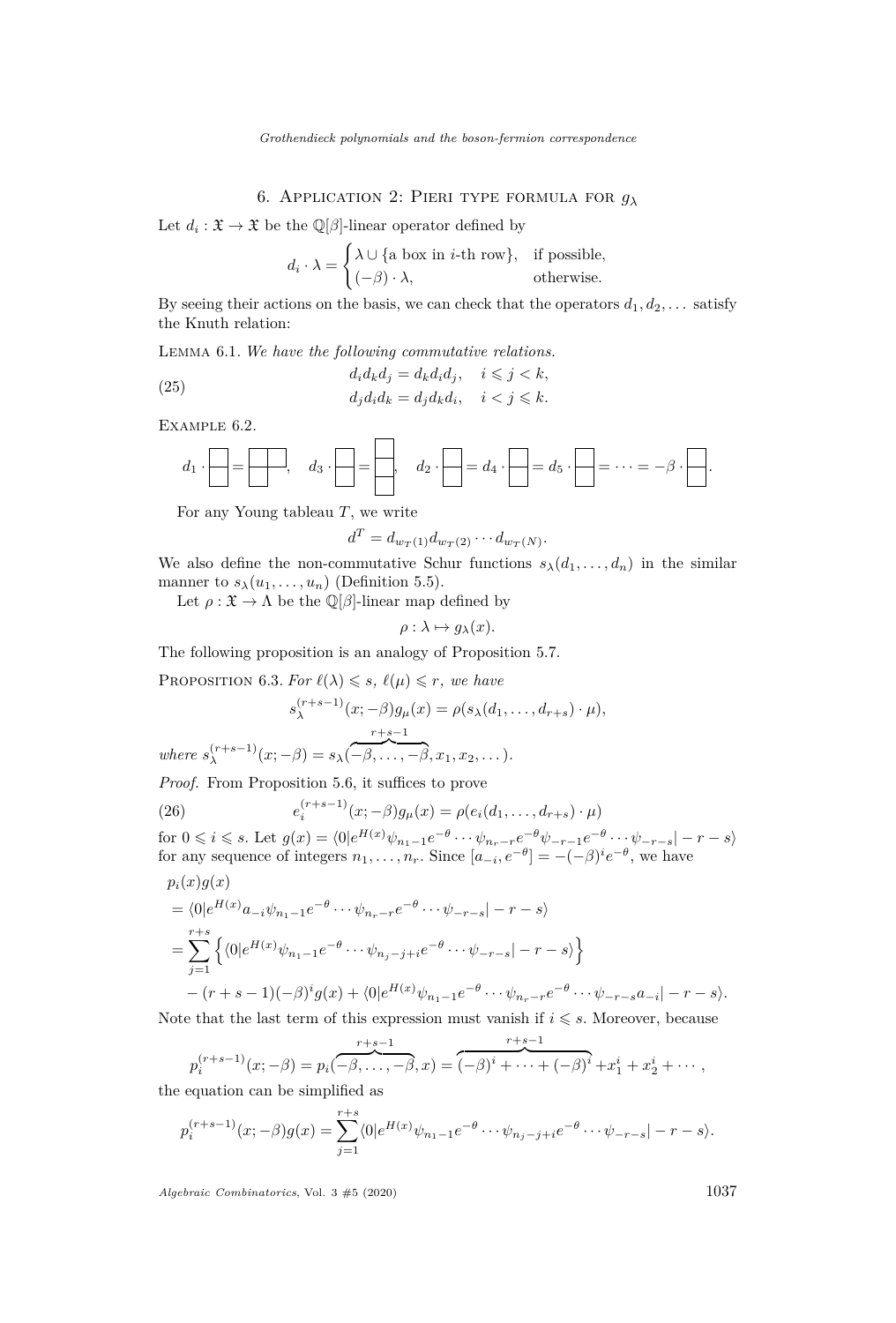From this, we find that the product  $e_i^{(r+s-1)}(x; -\beta)g(x)$  satisfies the following equation:

$$
e_i^{(r+s-1)}(x; -\beta)g(x)
$$
  
= 
$$
\sum_{1 \le m_1 < \dots < m_i \le r+s} \langle 0 | e^{H(x)} \psi_{n_1-1} e^{-\theta} \cdots \psi_{n_{m_1}-m_1+1} e^{-\theta} \cdots \psi_{n_{m_i}-m_i+1} e^{-\theta} \cdots \psi_{-r-s} | -r-s \rangle.
$$

Substituting  $g(x) = g_{\mu}(x)$  to this equation gives [\(26\)](#page-15-1).

$$
\Box
$$

EXAMPLE 6.4. Let  $s = 1$  and  $r = 0$ . In this case  $s_{(n)}^{(0)}$  $\binom{0}{n}(x; -\beta) = h_n(x)$ . Since  $h_n(d_1)$ ∙∅ =  $d_1^n \cdot \emptyset = (n)$ , we have  $h_n(x) = g_{(n)}(x)$ .

EXAMPLE 6.5. Let  $s = n$  and  $r = 0$ . In this case  $s_{(1n)}^{(n-1)}$  $\binom{(n-1)}{(1^n)}(x; -\beta) = e_n^{(n-1)}(x; -\beta) =$  $\sum_{j=0}^n (-\beta)^j {n-1 \choose j} e_{n-j}(x)$ . Since  $e_n(d_1,\ldots,d_n) \cdot \varnothing = d_n \cdots d_2 d_1 \cdot \varnothing = (1^n)$ , we have  $\sum_{j=0}^{n}(-\beta)^{j}\binom{n-1}{j}e_{n-j}(x) = g_{(1^{n})}(x).$ 

6.1. PIERI TYPE FORMULA FOR  $e_i(x)g_\lambda(x)$ . Proposition [6.3](#page-15-2) is unfortunately a bit complicated as it contains a function of the form  $s_{\lambda}^{(r+s-1)}$  $\lambda^{(r+s-1)}(x; -\beta)$ . However, when the partition  $\lambda$  is relatively simple (for example, if  $\lambda = (1^i)$  or  $\lambda = (i)$ ), we can handle the situation. In the following, we consider the expansions of symmetric functions of the form  $e_i(x)g_\lambda(x)$  and  $h_i(x)g_\lambda(x)$ .

To calculate the product  $e_i(x)g_\lambda(x)$ , it is convenient to introduce the formal power series  $E(t) = \sum_{i=0}^{\infty} e_i(x)t^i = \prod_{j=1}^{\infty} (1 + x_j t)$ . From the expression  $e_i^{(p)}(x; -\beta) =$ *ei*( *p*  $\overline{-\beta, \ldots, -\beta}, x_1, x_2, \ldots,$ , we find

$$
\sum_{i=0}^{\infty} e_i^{(p)}(x; -\beta)t^i = (1 - \beta t)^p E(t).
$$

Therefore, from Proposition [6.3,](#page-15-2) we have

(27) 
$$
E(t)g_{\lambda}(x) \equiv \rho \left( (1 - \beta t) \cdot \left( \frac{1 + d_{r+s}t}{1 - \beta t} \cdots \frac{1 + d_2t}{1 - \beta t} \cdot \frac{1 + d_1t}{1 - \beta t} \right) \cdot \lambda \right) \mod t^{s+1}
$$

for  $\ell(\lambda) \leq r$ . Taking the limit as  $r, s \to \infty$  gives the formal expression

(28) 
$$
E(t)g_{\lambda}(x) = \rho \left( (1 - \beta t) \cdot \left( \cdots \frac{1 + d_2 t}{1 - \beta t} \cdot \frac{1 + d_1 t}{1 - \beta t} \right) \cdot \lambda \right).
$$

For example, since

$$
(1 - \beta t) \cdot \left( \cdots \frac{1 + d_3 t}{1 - \beta t} \cdot \frac{1 + d_2 t}{1 - \beta t} \cdot \frac{1 + d_1 t}{1 - \beta t} \right) \cdot \varnothing = \varnothing + \square \frac{t}{1 - \beta t} + \square \frac{t^2}{(1 - \beta t)^2} + \cdots,
$$
  
\n
$$
(1 - \beta t) \cdot \left( \cdots \frac{1 + d_3 t}{1 - \beta t} \cdot \frac{1 + d_2 t}{1 - \beta t} \cdot \frac{1 + d_1 t}{1 - \beta t} \right) \cdot \square
$$
  
\n
$$
= \left( \square \frac{1}{1 - \beta t} + \square \frac{t}{(1 - \beta t)^2} + \square \frac{t^2}{(1 - \beta t)^3} + \cdots \right)
$$
  
\n
$$
+ \left( \square \frac{t}{1 - \beta t} + \square \frac{t^2}{(1 - \beta t)^2} + \square \frac{t^3}{(1 - \beta t)^3} + \cdots \right),
$$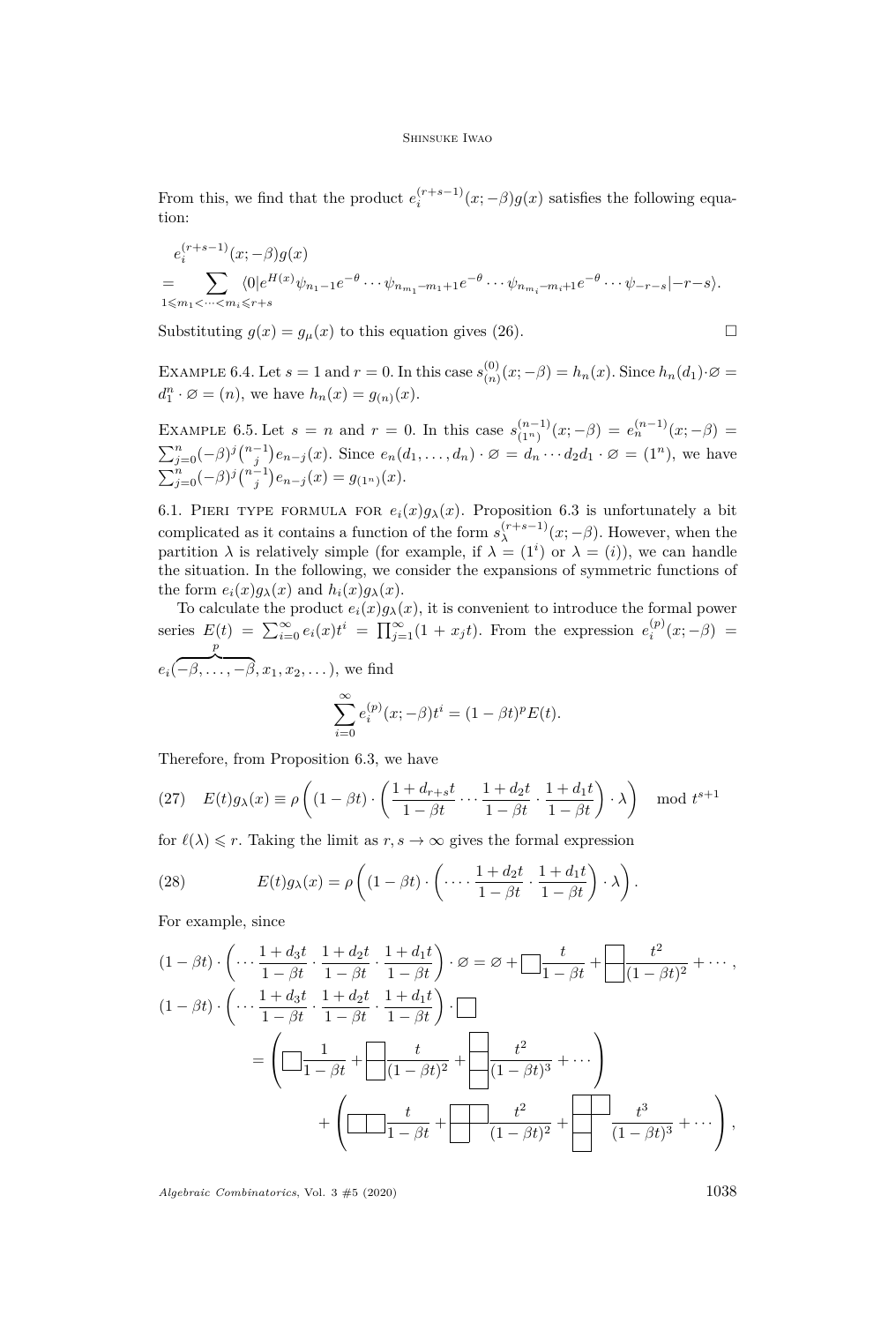we have

$$
E(t) = g_{\emptyset} + g_{\square}t + (\beta g_{\square} + g_{\square})t^{2} + (\beta^{2} g_{\square} + 2\beta g_{\square} + g_{\square}t^{3} + \cdots,
$$
  

$$
E(t)g_{\square} = g_{\square} + (\beta g_{\square} + g_{\square} + g_{\square})t + (\beta^{2} g_{\square} + 2\beta g_{\square} + \beta g_{\square} + g_{\square} + g_{\square})t^{2} + \cdots.
$$

6.2. PIERI TYPE FORMULA FOR  $h_i(x)g_\lambda(x)$ . Let  $H(t) := \sum_{i=0}^{\infty} h_i(x)t^i = \prod_{j=1}^{\infty} \frac{1}{1-x_it}$ be the generating function of  $h_i(x)$ . Since  $h_i^{(p)}(x; -\beta) = h_i(x)$ *p*  $\overline{-\beta, \ldots, -\beta}, x_1, x_2, \ldots,$ we have

<span id="page-17-8"></span>
$$
\sum_{i=0}^{\infty} h_i^{(p)}(x; -\beta)t^i = (1 + \beta t)^{-p}H(t).
$$

Therefore, from Proposition [6.3,](#page-15-2) we have

(29) 
$$
H(t)g_{\lambda}(x) = \rho \left( \frac{1}{1+\beta t} \frac{1+\beta t}{1-d_1 t} \frac{1+\beta t}{1-d_2 t} \cdots \lambda \right),
$$

where  $\frac{1}{1-d_i t} = 1 + d_i t + d_i^2 t^2 + \cdots$ . We note that the expression [\(29\)](#page-17-8) does not cause a confusion because  $\frac{1+\beta t}{1-d_i t} \cdot \lambda = \lambda$  for  $i > \ell(\lambda) + 1$ . For example, we have

$$
\frac{1}{1-d_1t} \cdot \boxed{\square} = \boxed{\square} + \boxed{\square} + \boxed{\square} \cdot t^2 + \cdots,
$$
\n
$$
\frac{1+\beta t}{1-d_2t} \cdot \boxed{\square} = \boxed{\square} + \left(\beta \boxed{\square} + \boxed{\square} \right) t + \left(\beta \boxed{\square} + \boxed{\square} \right) t^2, \text{ etc.}
$$

Therefore we obtain

$$
H(t) = g_{\emptyset} + g_{\square}t + g_{\square}t^{2} + g_{\square}t^{3} + \cdots,
$$
  
\n
$$
H(t)g_{\square} = g_{\square} + (\beta g_{\square} + g_{\square} + g_{\square})t + (\beta g_{\square} + g_{\square} + g_{\square})t^{2} + \cdots,
$$
  
\n
$$
H(t)g_{\square} = g_{\square} + (\beta g_{\square} + g_{\square} + g_{\square})t + g_{\square}t^{2} + \cdots.
$$

## **REFERENCES**

- <span id="page-17-7"></span>[1] Alexander Alexandrov and Anton Zabrodin, *Free fermions and tau-functions*, J. Geom. Phys. **67** (2013), 37–80.
- <span id="page-17-0"></span>[2] Anders S. Buch, *A Littlewood–Richardson rule for the K-theory of Grassmannians*, Acta Math. **189** (2002), no. 1, 37–78.
- <span id="page-17-6"></span>[3] Sergey Fomin and Curtis Greene, *Noncommutative Schur functions and their applications*, Discrete Math. **193** (1998), no. 1-3, 179–200.
- <span id="page-17-3"></span>[4] Sergey Fomin and Anatol N. Kirillov, *Grothendieck polynomials and the Yang–Baxter equation*, Proc. Formal Power Series and Alg. Comb, 1994, pp. 183–190.
- <span id="page-17-1"></span>[5] William Fulton, *Young tableaux: With applications to representation theory and geometry*, London Mathematical Society Student Texts, Cambridge University Press, 1996.
- <span id="page-17-5"></span>[6] Thomas Hudson, Takeshi Ikeda, Tomoo Matsumura, and Hiroshi Naruse, *Degeneracy loci classes in K-theory — determinantal and Pfaffian formula*, Adv. Math. **320** (2017), 115–156.
- <span id="page-17-2"></span>[7] Takeshi Ikeda and Hiroshi Naruse, *K-theoretic analogues of factorial Schur P- and Q-functions*, Adv. Math. **243** (2013), 22–66.
- <span id="page-17-4"></span>[8] Shinsuke Iwao and Hidetomo Nagai, *The discrete Toda equation revisited: dual β-Grothendieck polynomials, ultradiscretization, and static solitons*, J. Phys. A **51** (2018), no. 13, 134002.